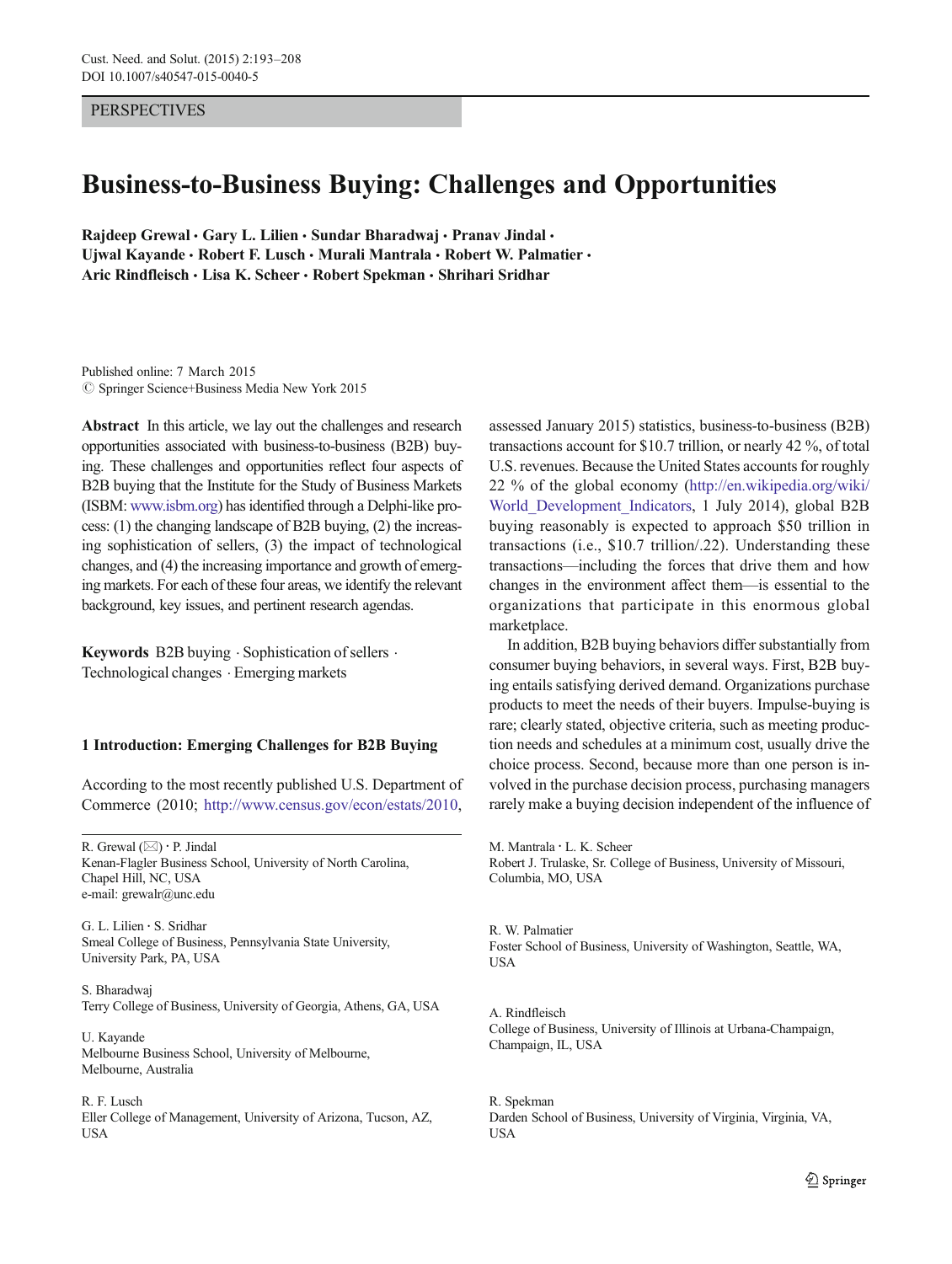| Relationship<br>and<br>network<br>models |                                                                                                         | Relationships<br>dvadic<br>marketing<br>concept<br>Bonoma and<br>Johnston [8] | Relationship models and network<br>Hutt and Reingen [23]<br>Turnbull and Valla [63]                                                                             | Integrative relationship<br><i>models</i> Cannon and<br>Perreault [10] Iacobucci<br>and Ostrom [24] | Network models with<br>incomplete data,<br>multiplexity, dynamics<br>Van den Bulte and<br>Wuyts $[66]$                         |
|------------------------------------------|---------------------------------------------------------------------------------------------------------|-------------------------------------------------------------------------------|-----------------------------------------------------------------------------------------------------------------------------------------------------------------|-----------------------------------------------------------------------------------------------------|--------------------------------------------------------------------------------------------------------------------------------|
| Bargaining<br>models                     | Economic/<br>equilibrium<br>models-two<br>party/single issue<br>Nash [38]                               | Multi-issue/<br>multi-agent<br>models<br>Keeney and<br>Raiffa <sup>[29]</sup> | Behavioral economic models<br>Raiffa [43], Neslin and<br>Greenhalgh [39]                                                                                        | Process models of<br>negotiations<br>Balakrishnan and<br>Eliashberg [6]                             | Agenda strategies with<br><i>buying teams</i> Patton and<br>Balakrishnan [41]                                                  |
| System and<br>group<br>choice<br>models  | Arrow's<br>impossibility<br><i>theorem</i> Arrow<br>[4] Buygrid<br>framework<br>Robinson et al.<br>[47] | Large system<br><i>models</i> Sheth<br>[55], Webster<br>and Wind<br>[67]      | Operational and group choice<br><i>models</i> Choffray and Lilien [12],<br>Corfman and Gupta [14].<br>Steckel [59], Rao and Steckel [44],<br>Wilson et al. [69] | Large system model<br>expansion Johnston<br>et al.<br>[28] Spekman and<br>Gronhaug [57]             | Extension of buying<br>center-across firm<br>functions and<br>across the supply<br><i>chain</i> Johnston and<br>Chandler, [27] |
| Timeline<br>(rough)                      | 1960s and earlier                                                                                       | 1970s                                                                         | 1980s                                                                                                                                                           | 1990s                                                                                               | 2000 and later                                                                                                                 |

Table 1 Evolution of B2B buying research (Source: [[31\]](#page-14-0), p. 373)

other stakeholders, whether within the buying organization or external to it (e.g., consultants, supplier firms, other firms in the industry). The group that makes the purchasing decision in turn is embedded in a network of individual and organizational relationships. Third, because of the high dollar volume, number of stakeholders involved, and often complex, technical nature of the offerings under consideration, the B2B purchasing process usually takes substantial time and may involve extensive bargaining and negotiations. The extended B2B purchasing process (which can take months or years) and its interactive nature (involving multiple members of both the buying and selling organizations) make it difficult to specify the functional relationships between the marketing efforts of a supplier and the responses by a buyer. Fourth, because B2B buyers are more interested in satisfying their total need than in buying any specific product, the offering can be complex and include training, technical support, financing, delivery terms, and so forth, such that neither the buyer nor the seller can easily determine which offer is best for the buyer.

In Table 1, we trace some major trends in B2B buying models, which reveal that many foundational models, developed three or four decades ago, are static and focused on a North American or European institutional structure. However, environmental forces emanating from technological advances and globalization are affecting the nature of B2B buying and challenging the validity of these models, along with their underlying assumptions.

Accordingly, Wiersema's [\[68\]](#page-15-0) B2B agenda cites the need to focus on B2B buying as one of the three top domains of concern for B2B marketers.<sup>1</sup> Through a Delphi-like process, the Institute for the Study of Business Markets (ISBM; [www.](http://www.isbm.org/) [isbm.org](http://www.isbm.org/)) has identified four aspects that are of great concern to practitioners and offer the potential for fruitful academic study:

- 1. The changing landscape of B2B buying
- 2. Increasing seller sophistication
- 3. The impact of technological changes
- 4. Increasing importance and growth of emerging markets

The ISBM hosted a mini-conference in Orlando, Florida, in February 2014, to bring together leading B2B scholars who could exchange ideas in each of these domains and develop a research agenda for B2B buying. What follows are perspectives on each of these four important domains. We provide some background, identify key issues, and propose an associated research agenda for each case. We hope in turn that this article focuses attention on and leads to further research in these important domains.

## 2 The Changing Landscape of B2B Buying2

Centralization of buying at a global level has enhanced selling firms' focus on global key account management practices. Enhanced buyer knowledge, power, and discretion shift the balance of power away from sellers; the most important buyers (in terms of growth, volume, or otherwise) are often the most sophisticated and demanding, and the composition of the buying organization also seems to be changing, to include

 $\overline{1}$  The other two domains are B2B innovation and B2B customer analytics.

 $\frac{2}{3}$  This section was primarily developed by Lisa K. Scheer and Robert F. Lusch.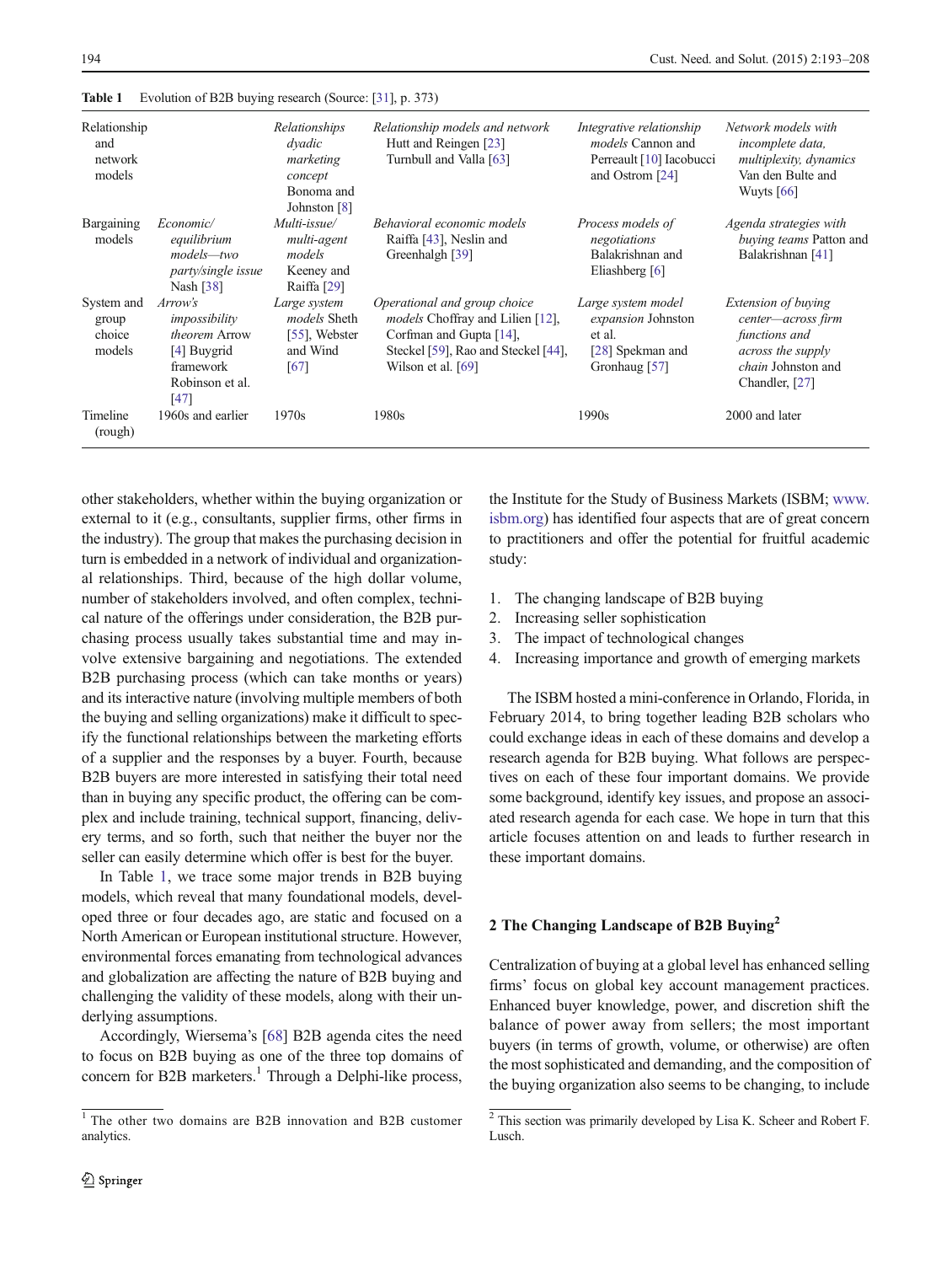a broader representation and weight of non-procurement functions. Yet no clear picture has emerged regarding what is driving such changes or, in turn, how these changes might affect buying processes.

#### 2.1 BuyGrid Dimensions: Revisited and Adapted

For nearly five decades, the BuyGrid model ([\[47](#page-14-0)]; see Fig. [1\)](#page-3-0) has proven useful for understanding B2B buying, yet more recent macro-trends have significantly altered the B2B buying process [[71\]](#page-15-0), at an accelerating rate of change. First, political initiatives and regulations such as the U.N. Global Compact on Child Labor, U.S. legislative provisions regarding international accounting standards (i.e., the Dodd–Frank Act), and the EU's REACH (Registration, Evaluation, Authorization, and Restriction of Chemicals) and RoHS (Restriction of Hazardous Substances) standards for hazardous substances pose new, costly challenges that require buyers to carefully vet, document, and monitor global networks of suppliers, to an unprecedented degree. Second, the evolution of information and communication technologies has major implications for B2B buying [\[33](#page-14-0)]. Sharing information previously demanded costly, time-consuming efforts; now it can be transmitted at minimal costs and instantaneously, without geographic or temporal bounds. New technologies enable electronic marketplaces, data interchanges, and rich interactive collaborations among distant entities. Soon, physical objects embedded with digital processors will interface in the "Internet of Things" too (see [http://store.elsevier.com/product.jsp?isbn=](http://store.elsevier.com/product.jsp?isbn=9780124076846) [9780124076846](http://store.elsevier.com/product.jsp?isbn=9780124076846)). These and other substantive business environment changes call for a revisitation and update to the BuyGrid.

The BuyGrid's sequential buying process indicates a comprehensive series of decision-making stages ("buyphases"). Modern B2B buying instead comprises four ongoing processes: implementation, evaluation, reassessment, and confirmation. Implementation encompasses all actions undertaken to acquire and receive goods and services directly, within the parameters of the current buying decision. Evaluation entails examining the conformance, effectiveness, and efficiency of all buying activities implemented within the parameters of the deal, such as rating seller performance or tracking acquisition cost metrics. Reassessment is scrutiny of the foundations on which current B2B buying decisions are based, including conclusions drawn from the evaluation of current buying activities; changes to the buyer's internal capabilities, needs, or priorities; and external factors, such as emerging opportunities and threats, offers from potential suppliers, or evolving market or regulatory demands. This strategic reassessment then leads to confirmation of the buyer's decision, whether as a renewal or minor modification of the existing buying decision or else the investigation, negotiation, and specification of a new one.

These processes are contemporaneous rather than sequential, with activities ongoing in each phase. Buying activities continue while other processes progress, and changes occur only when a new buying decision has been confirmed. Data are gathered and key metrics examined constantly to evaluate current buying activities. Sales proposals are examined, and buyer employees or hired consultants continually scan the environment for emerging opportunities. The degree to which buyer resources are invested in each process changes with the varying internal or external factors. For example, regulations force buyers to document their buying activities more fully, investigate suppliers more extensively, and reevaluate profitable current buying relationships using new criteria. Buyers' ability to compare prices instantaneously prompts them to seek ways to squeeze supply chain costs. Globalization also introduces proposals from new suppliers, generating more extensive strategic reassessments. When buyers and sellers gather extensive data, it alters their priorities and the nature of their negotiations. Developments in automation, the Internet, and information technologies also enable fully mechanized buying systems and face-to-face collaboration across vast distances.

In addition, BuyGrid's buying center concept highlights the importance of relevant buyer personnel. By building on this concept, we can glean insights from identifying the constellation of buying participants involved in each buying process, including buyer personnel, individuals and organizations external to the buyer (e.g., current and prospective suppliers, auditors, regulators), and inanimate entities and systems that perform activities formerly undertaken by people. The parties who confirm the buying decision and set the parameters for buying arrangements often differ from those who implement the buying activities. Analysts evaluate buying activities and pass their conclusions on to managers, who reassess the buying decision. Within negotiated parameters, buyer systems may communicate directly with supplier systems, implementing buying tasks without human involvement. The persons engaged in evaluation, reassessment, and decision making; the system design teams responsible for establishing mechanized buying systems; and the parties that implement the buying activities are geographically located according to various criteria and come together only as needed and often virtually, using telepresence technologies.

Despite the endurance of the BuyGrid classification of buying situations as new tasks, modified rebuys, and straight rebuys, the weaknesses of this model have long been noted (e.g., [\[70](#page-15-0)]). In an environment in which technologies create a global marketplace, it is more useful to consider the consistency versus degree of divergence in the buying elements that constitute the characteristics of the buy. These buying elements arise from four factors: (1) the goods and/or services acquired, (2) the terms of trade, (3) the selling firm, and (4) the buying firm. The buyer can seek to acquire the same products, similar products (e.g., new ancillary services, customized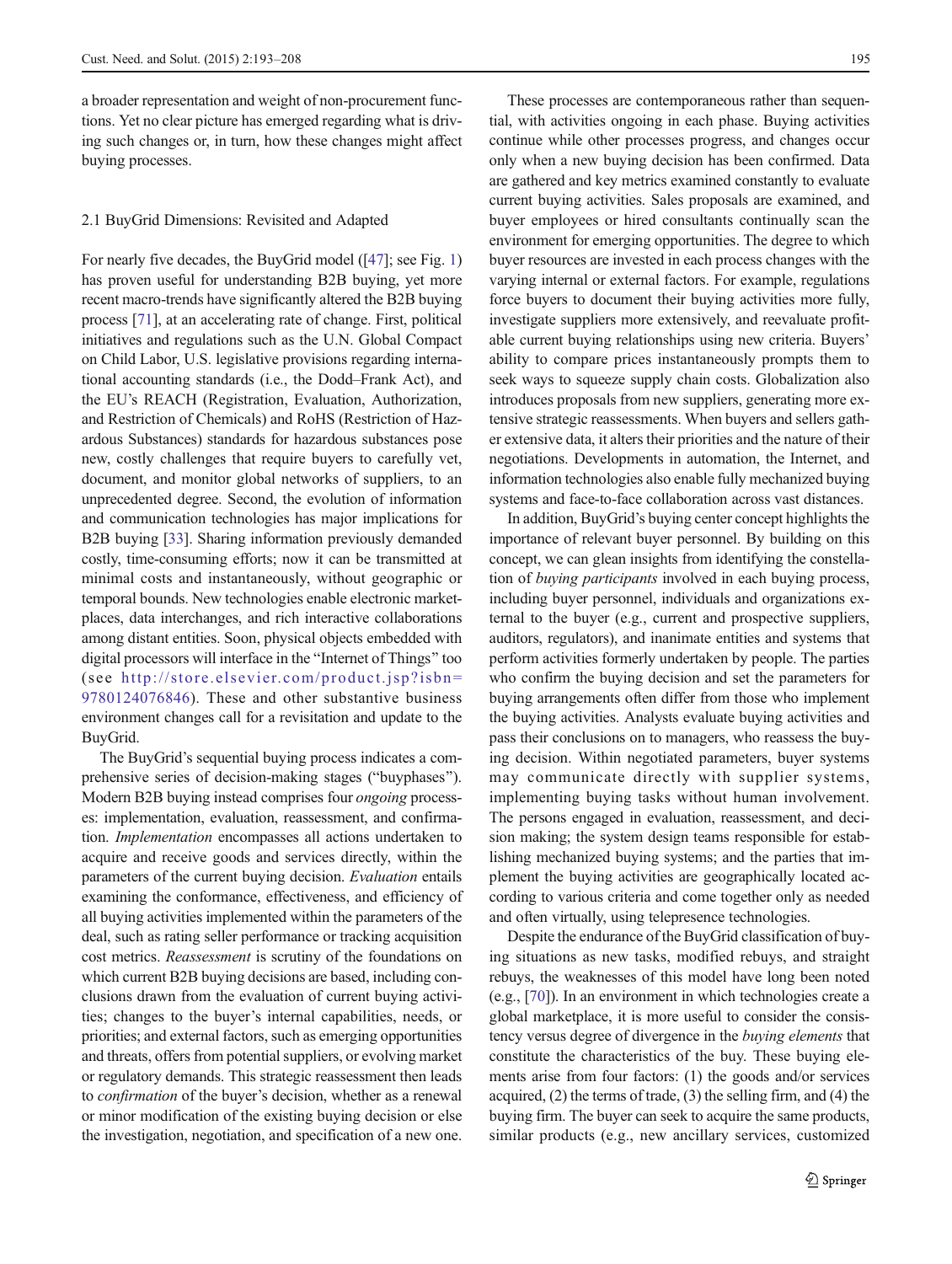<span id="page-3-0"></span>

Source: Robinson, Patrick J. Charles W. Faris, and Yoram Wind, Industrial Buying and Creative Marketing, Boston: Allyn & Bacon, 1967.

Fig. 1 The BuyGrid model

version of current product), or very different products (e.g., co-production, service solution vs. goods purchase) than previously bought. The terms of trade also might be identical, vary slightly in several aspects (e.g., price, delivery location, payment policy), vary greatly in one aspect, or differ on all terms. The buyer can deal with the same seller in exactly the same way, the same seller through a different interface (e.g., new salesperson, electronic system), a new business unit of the same seller, a new seller through the same interface (e.g., follow a salesperson to a new company, same electronic marketplace but a new seller), or a new seller through a new interface. The buying firm may change the personnel involved in the buying process, its buying interface, its corporate policies, and so on.

When considering the myriad buying elements, identical rebuys likely occur only through the implementation of previously negotiated and confirmed buying arrangements. On the flipside, seldom does a buyer experience a completely new buying situation, with no consistency in the buying elements. Thus, the most pertinent focus for our attention is analyzing (1) which buying elements are constant or in flux, (2) the degree of change in the inconstant elements, and (3) whether the changes are sought specifically by the buyer or seller, imposed by external parties, or occur naturally due to obsolescence or attrition.

Although it is helpful to reconsider the BuyGrid's dimensions as ongoing and possibly evolving buying processes, including both human and inanimate buying participants, other elements also merit attention: increasing globalization, government intervention in markets, value chain disruption, technological advances, and informed, empowered, demanding downstream buyers. All of these elements promote greater interdependence between buyer and seller firms [\[71](#page-15-0)], suggesting the need to consider the diverse interorganizational relationships through which B2B buying occurs.

#### 2.2 Modes of B2B Buying: Toward a New BuyGrid

As buyer–seller interdependence increases, the nature of the buying relationships becomes more critical. In Table [2,](#page-4-0) we summarize three B2B buying modes that vary in the relationships between buyer and seller, the locus and nature of the buying decisions and their implementation, and other purchase-related factors.

#### 2.2.1 Routinized Exchange Relationships

When acquired goods and services are consistent and predictable, routinized exchange relationships (RERs) are likely. In RERs, buying activities involve repetitive, routine interactions between authorized entities. The implementers enact standard ordering, receiving, and replenishment procedures within established parameters that have been devised by others, who confirm the buying decision and delineate the domain of authorized rebuying activities. Buying in RERs may be undertaken by individual boundary spanners representing the buyer and the seller, but increasingly, these routine activities are conducted by automated systems. In either case, RERs arise if the buyer and seller have a significant degree of interdependence; the establishment of the RER buying system further increases this interdependence, particularly when it includes systems integration.

Many decisions are necessary before implementing a networked electronic buying system though, including the specific goods and services to be acquired, the initial seller partner(s) involved, specifications for authorizing additional partners, procedures for adding new products, which algorithms can implement buying activities, the parameters within which automated buying operates, which factors trigger human intervention, and schedules for periodic human oversight. For ordering and some fulfillment activities (e.g., automated distribution centers), machines, systems, and algorithms perform the tasks, supported by a human technical staff that monitors ongoing processes, investigates exceptions, and exercises limited decision-making authority, within established parameters. At an extreme, RERs involve human representatives only in system creation, routine maintenance, and investigation of exceptions or performance outliers beyond established boundaries. As more physical goods gain "smart" capabilities, the viability of RERs should increase for a wider variety of purchasing contexts.

#### 2.2.2 Organic Buying Relationships

Some B2B buying contexts are not amenable to routinization, so at the other end of the spectrum are organic buying relationships (OBRs), which require ongoing human involvement, interpersonal interactions, and adjustments between buyer and seller firms. Examples of OBRs include integrated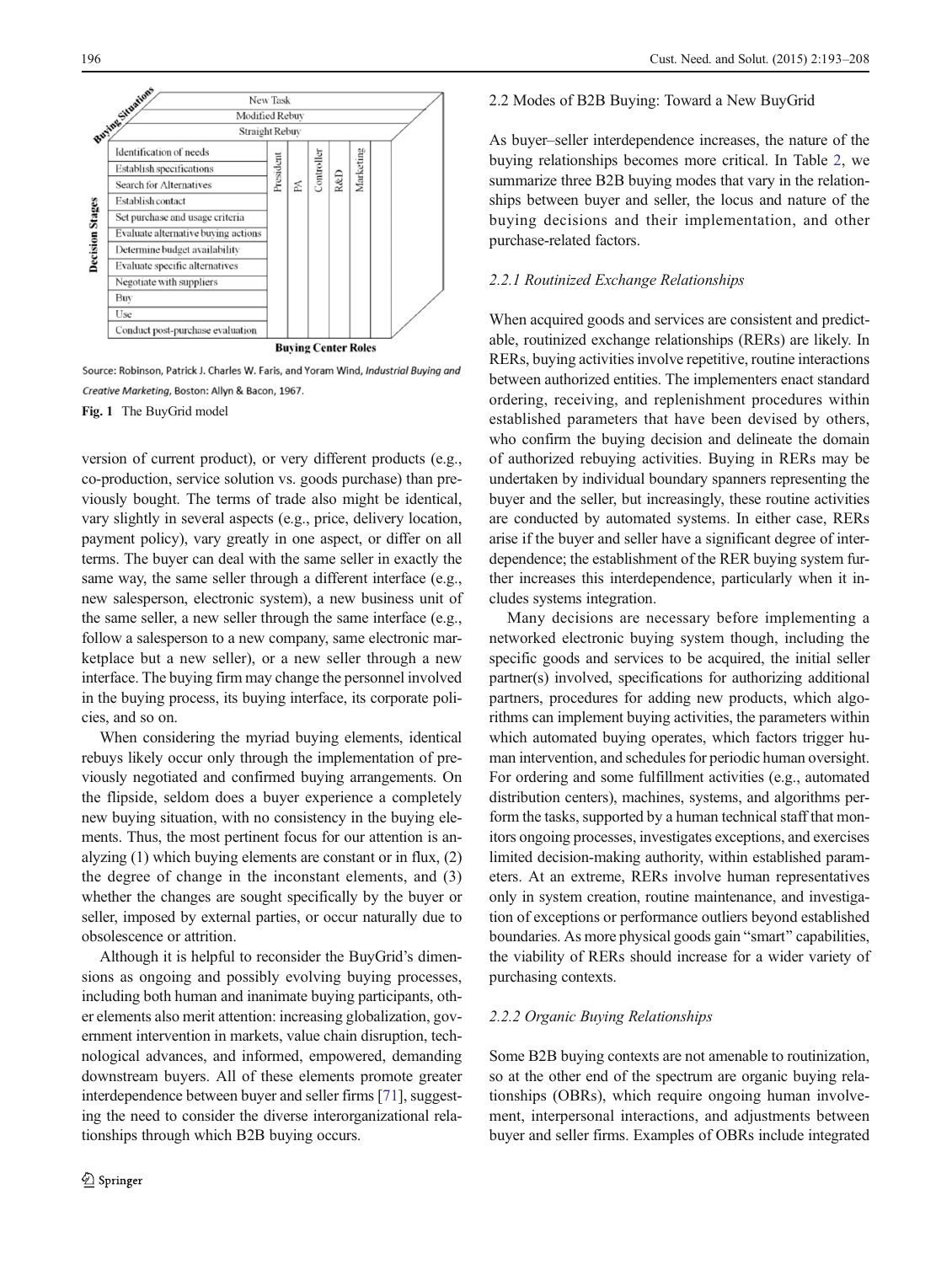#### <span id="page-4-0"></span>Table 2 Modes of B2B buying

|                          |                                                      | Routinized exchange<br>relationships (RERs)                                                                                                                                                   | Transactional buying<br>operations (TBOs)                                                                                                                                                                 | Organic buying relationships<br>(OBRs)                                                                                                                                                   |
|--------------------------|------------------------------------------------------|-----------------------------------------------------------------------------------------------------------------------------------------------------------------------------------------------|-----------------------------------------------------------------------------------------------------------------------------------------------------------------------------------------------------------|------------------------------------------------------------------------------------------------------------------------------------------------------------------------------------------|
| Buying<br>processes      | Buying decision<br>confirmation                      | Strategic partner selection<br>and setting parameters for<br>operations                                                                                                                       | Tactical selection of vendor<br>and negotiating terms of<br>deal                                                                                                                                          | Strategic partner selection<br>and selection of initial<br>buyer representatives                                                                                                         |
|                          | Buying activities<br>implementation                  | Minimal or no variation in<br>buying elements                                                                                                                                                 | Range from no to extensive<br>variation in buying<br>elements                                                                                                                                             | Extensive evolution in<br>buying elements and<br>buyer representatives as<br>needed                                                                                                      |
|                          | Buying activities evaluation                         | Parties usually differ from<br>entity implementing<br>buying                                                                                                                                  | Evaluation occurs<br>periodically by different<br>party                                                                                                                                                   | Ongoing evaluation by buyer<br>representatives and<br>oversight managers                                                                                                                 |
|                          | Buying decision<br>reassessment                      | High relationship-specific<br>assets and<br>interdependence motivate<br>modifying than replacing<br><b>RER</b>                                                                                | Determination if extant<br>conditions reveal<br>increasing criticality of<br>focal product or specific<br>supplier                                                                                        | Despite high relationship-<br>specific assets, uncertainty<br>of goal achievement may<br>require pursuit of other<br>options                                                             |
| Locus of<br>participants | Locus of purchasing<br>Decisions                     | Centralized: complex<br>decisions regarding<br>resources to be acquired,<br>authorized sources, and<br>parameters of standard<br>buying procedures or<br>automated processes                  | Centralized for high-volume<br>products, local for low-<br>volume products: spot<br>markets, auction<br>purchases, simple product<br>supply bids, ad hoc<br>buying activities, etc.                       | Centralized for corporate-<br>level supply partnerships;<br>local for regional supply<br>relationships: solutions,<br>co-development, key<br>supplier-customer<br>partnerships, etc.     |
|                          | Locus of purchasing activities<br>and implementation | Centralized: enact buying<br>activities within<br>established parameters;<br>monitor ongoing<br>processes, investigate<br>exceptions. limited<br>number of supplier-buyer<br>interface points | Centralized for high-volume<br>products; local for other<br>products: direct buying,<br>reception of acquired<br>resources for inventory or<br>use, and evaluation of<br>acquisition cost and<br>supplier | Multiple supplier-buyer<br>boundary spanner<br>interface points: ongoing<br>activities to enact<br>solutions, fulfill contracts,<br>co-create value for<br>downstream customers,<br>etc. |
| Buy characteristics      | Complexity                                           | High                                                                                                                                                                                          | Low to moderate                                                                                                                                                                                           | Moderate to High                                                                                                                                                                         |
|                          | Novelty                                              | Low                                                                                                                                                                                           | Moderate                                                                                                                                                                                                  | High                                                                                                                                                                                     |
|                          | Importance                                           | High                                                                                                                                                                                          | Low                                                                                                                                                                                                       | Moderate to high                                                                                                                                                                         |
|                          | Uncertainty                                          | Low                                                                                                                                                                                           | Low to moderate                                                                                                                                                                                           | Moderate to high                                                                                                                                                                         |
|                          | Time pressure                                        | Moderate to high                                                                                                                                                                              | Low                                                                                                                                                                                                       | Low to moderate                                                                                                                                                                          |

solutions (e.g., paying for miles of use rather than buying tires), buyer–supplier product codevelopment, and key account relationships that enable the buyer to achieve customized goods, enhanced services, more consistent supply, or cost savings through operational integration. Negotiations with solutions providers likely remain centralized, because of the farreaching organizational changes required to pursue solutions rather than simply buy goods. Codevelopment projects with critical suppliers often are centralized; codevelopment with a niche supplier or that focuses on smaller-scale, marketspecific innovations may be located regionally though. To customize goods and services for empowered, demanding, evolving local markets, distributed buying that is located closer to these markets can lead to better detection of emerging trends and enhance capacities to secure authentic, reliable supply sources. Prior buyer–seller interdependence might exist, but the development and implementation of an OBR tends to increase both the buyer's and the seller's dependence on its counterpart [[30\]](#page-14-0).

For centralized buying decisions, advisory teams representing diverse functions reassess buying decisions, consider external and internal factors, and devise recommendations; final decision-making authority still typically resides with a single individual or small executive group. The implementation of confirmed buying decisions unfolds over time, requiring ongoing interpersonal contacts through numerous interfaces between buyer and seller (e.g., buying and sales agents, distribution, and traffic managers). Managers of boundary spanners evaluate the ongoing buying activities and adjust the implementation plan. When buying decisions are decentralized to local levels, individuals often participate in multiple buying processes. For example,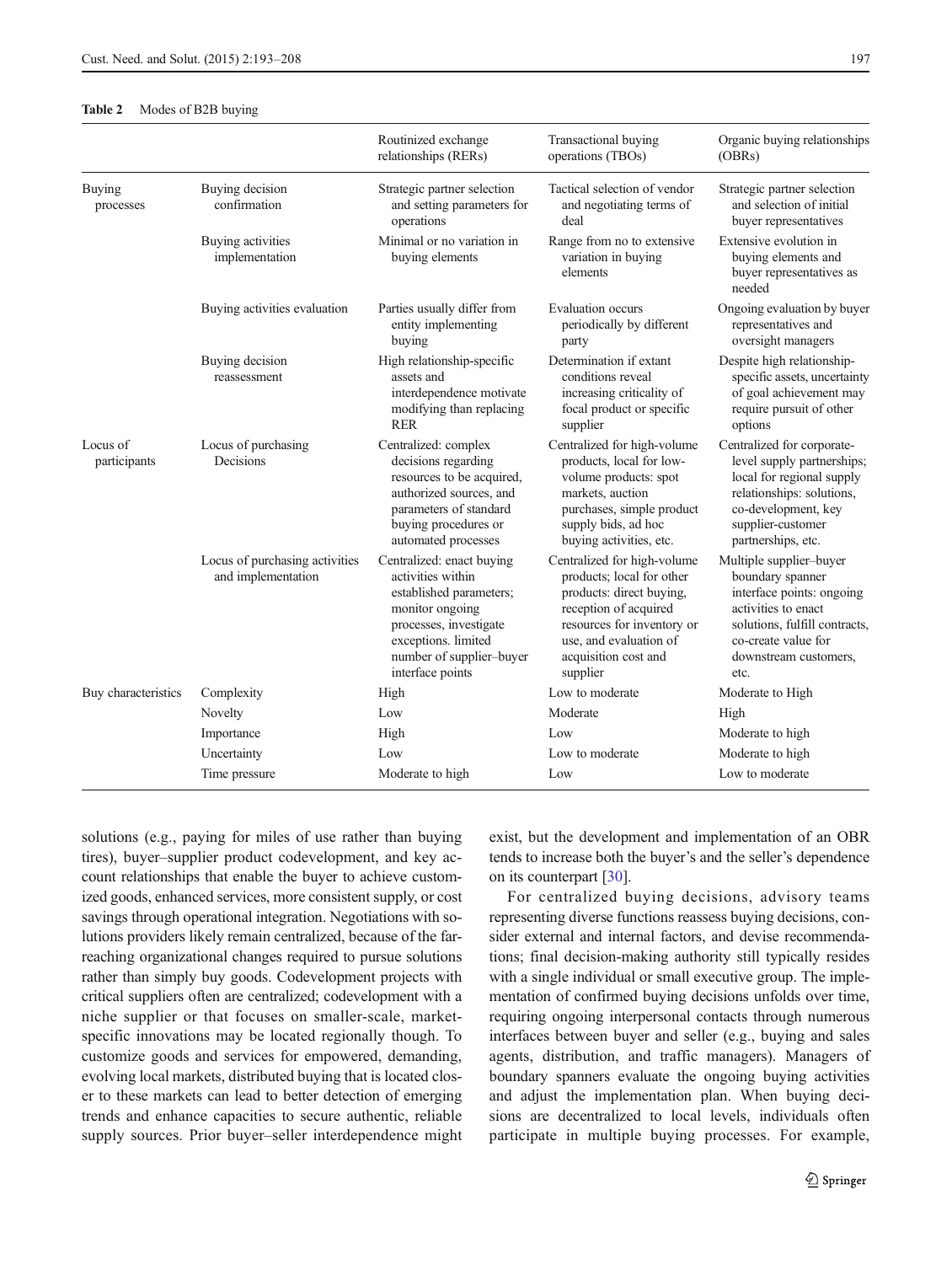the party who makes buying decisions may differ from those who implement buying activities, but the same manager likely evaluates current buying, reassesses the buying decision, and confirms the current relationship or selects a replacement supplier. In some cases, this manager, and other boundary spanners, also implements the buying activities.

## 2.2.3 Transactional Buying Operations

Finally, buying may occur through transactional buying operations (TBOs), defined as one-time agreements that impose neither obligation nor expectation on buyers and sellers to engage in future business. Examples include spot markets, auctions, bids for specified goods or services, and other ad hoc buyer–seller interactions. In contrast with the other modes, TBOs have a short time horizon: Decisions are confirmed; components and aspects of the deal are finalized quickly, and fulfillment is completed shortly thereafter. Demand is unpredictable, or products are relatively unimportant, so the tangible and intangible investments required to create and operate a RER would not be warranted. The goods and services are not complex, novel, or important enough to justify organizational and personal investments to create, cultivate, and nurture an OBR. Transactional buying tends to be centralized for high-volume buys but local for low-volume, low-cost buys. In TBOs, a single person may perform all buying processes, as long as performance metrics meet acceptable standards. Evaluation, reassessment, and confirmation by a supervisor likely occur only on a periodic schedule.

In such TBOs, buyer–seller interdependence is low, and investments in an RER or OBR cannot be justified by the importance of a product or the criticality of the partner. These TBOs also may occur in conditions of high interdependence asymmetry; the more dependent party may prefer an RER or OBR, but its less dependent counterpart has the power to insist on operating at a transactional level and thus can continually scan for alternatives. We anticipate that, over time, a smaller share of buying will be conducted through these TBOs. As Internet competition grows, buyers and sellers increasingly seek to form RERs and OBRs to achieve competitive advantages that they could not obtain through transactional buying. This shift bodes a more strategic role for B2B buying, because both RERs and OBRs are inherently longer-term decisions, involving non-recoverable, relationship-specific investments. Furthermore, both RERs and OBRs highlight the need to integrate the structure and organization of the buying decision strategically with its *implementation*. That is, a full accounting of buying must include the difficulties and costs associated with this implementation.

#### 2.3 Toward a Research Agenda

Various research possibilities arise from the four dimensions of buying: implementation, evaluation, reassessment, and confirmation. In particular, we need descriptive research to describe and understand the current state of buying, as summarized in the following potential research questions:

- & Are there circumstances in which the four buying processes are not contemporaneous? What subactivities and entities are involved in each process?
- Are they decentralized physically but integrated virtually?
- Will charting the cast of characters—animate and inanimate—involved in each buying process, across different contexts, reveal interesting differences or patterns?
- Can developing visual representations of the buying elements' consistency or variation reveal prototypical configurations in which specific sets of elements tend to covary?
- & When and where do we find these modes of B2B buying?
- & What market, macro-environmental, selling firm, and buying firm factors are associated with each mode?
- Are there other modes?
- Can research offer support for the implicit conjectures and theorizing presented in Table [2,](#page-4-0) or will it uncover other ways in which the modes are similar or differ?

Beyond descriptive assessments, B2B analytics research could model the performance implications of deploying different modes of buying and the associated types of relationships, of centralized versus decentralized buying decisions, and of centralized versus decentralized buying activities. Simulations might estimate the value-added contributions of different types of buying relationships, such as RERs or OBRs compared with TBOs.

In addition, empirical modeling or survey research should consider whether unexamined contextual factors alter the effectiveness or efficiency exhibited by different buying participants and in different modes of B2B buying. For example,

- What factors indicate that an automated RER will perform better than a human-implemented RER?
- In which conditions does local buying outperform centralized buying activities?
- & What performance indicators should inform comparisons of the strengths and weaknesses of different buying modes?

As the strategic importance of buying and buying relationships increase, research attention to these and many other issues will offer significant potential to inform practice. Because B2B buying is an inviting area, in need of theory development and creative research, we hope this discussion prompts moves toward either a BuyGrid 2.0 or some other relevant framework.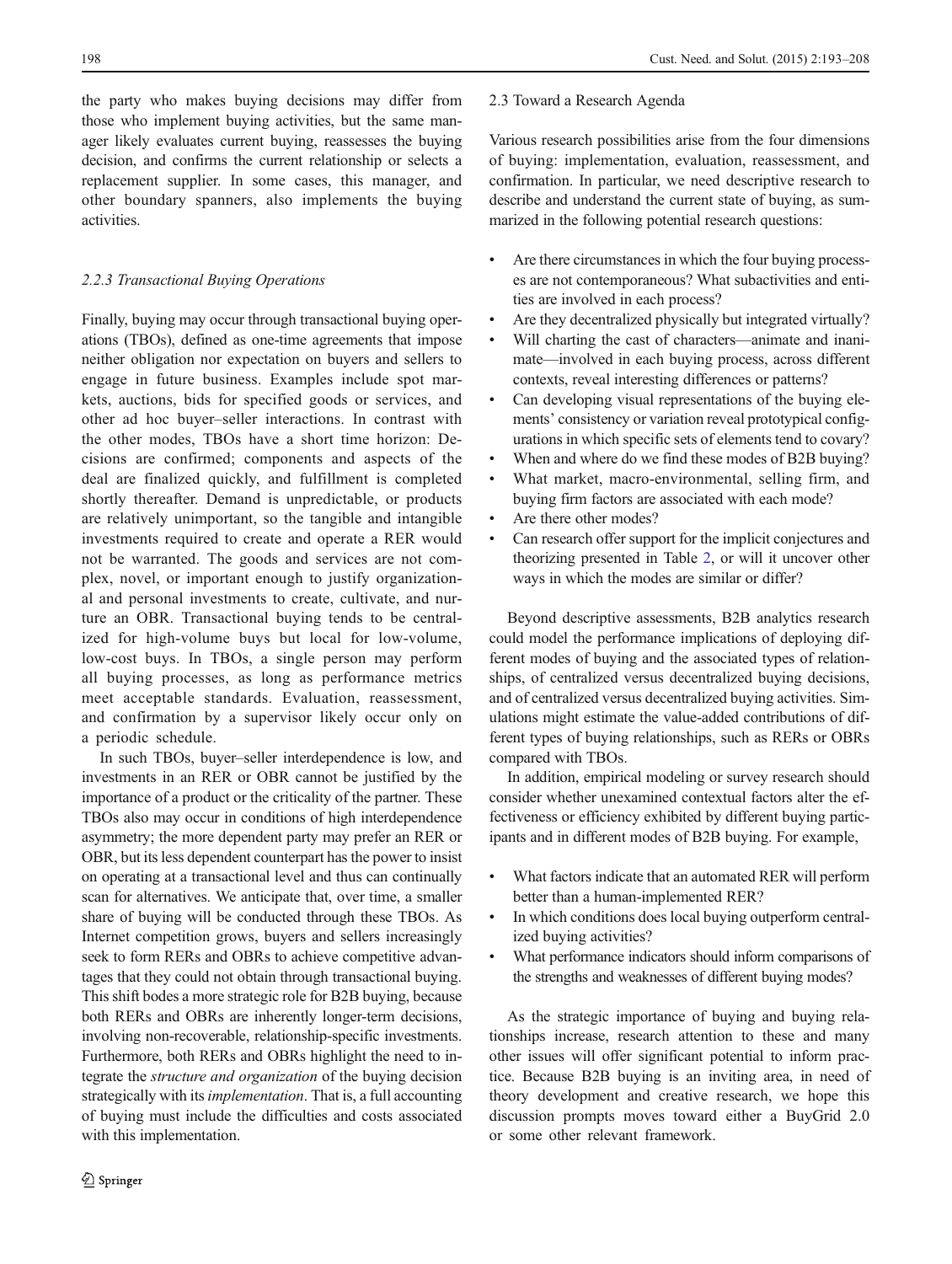## 3 Increasing Sophistication of Sellers: The Trend toward Solutions<sup>3</sup>

With few exceptions, B2B suppliers confront increasing buyer power, as more buyers source on a global scale and actively seek to reduce their supply base [\[51](#page-14-0)]. As a result, for many suppliers, a small subset of large buyers accounts for a disproportionate share of sales, such that these buyers constitute critical strategic assets for the suppliers. Viewing buyers as strategic assets leads to the immediate consequence that suppliers must adopt a new mindset when dealing with key buyers. In addition to seeking a more collaborative relationship, suppliers increasingly are expected to cocreate value with and for buyers, such that they move beyond standard cost and quality improvements and seek to provide unique collaborative solutions. However, many traditional suppliers are not well positioned to address the solution- and cocreation-related challenges that require managing buyers as strategic assets [\[51\]](#page-14-0). Using Merton's [[37](#page-14-0)] motivation–ability framework, we therefore attempt to identify and classify the trends that are moving sellers away from a product-centric view and toward a more collaborative, relational view of customer solutions.

### 3.1 Motivation-Based Trends

#### 3.1.1 Global Competition

Competition on a worldwide level forces movements toward commoditization. For example, the commoditization of the personal computer (PC) industry was a major driver of IBM's decision to sell its PC business to Lenovo. Commoditization trends in general stem from two related factors: First, buyers seek to source products from the lowest cost suppliers, which frequently are located in emerging markets, to reduce their purchasing costs. Second, many suppliers have failed to differentiate their products, so buyers focus on price, which reduces the supplier margins.

## 3.1.2 Fiscal Pressures

These pressures on margins also require suppliers to manage their portfolios of buyers better. Successful suppliers tend to focus on profitable and avoid unprofitable buyers. With this focus on profitable buyers, suppliers work to help buyers improve their financial performance. That is, buyers seek suppliers not for their brand name or market share but for the supplier's ability to work closely with them to create win– win situations.

#### 3.1.3 Survival of the Smartest

Both these pressures, together with a trend among buyers to outsource their noncore activities, provide opportunities for suppliers that understand how to cocreate value with buyers, because they can differentiate themselves from competitors. Such "smartness" is evident in Dow Corning's decision to create the Xiameter brand to serve price-sensitive buyers, so that its flagship "Dow Corning" brand could target buyers seeking solutions that cocreated value.

#### 3.2 Ability-Based Trends

#### 3.2.1 Increasing Network Thinking Capabilities

Rather than an internal focus, sellers now pursue cocreation, such that both the buyer and seller are responsible for bringing new technologies to market. Such elaborate collaboration requires new skills (e.g., relationship building) of the seller. Because buyer–seller relationships involve multiple contacts between firms (e.g., sales reps and purchasing managers, sales managers and buyer financial officers, engineers in the two firms), network thinking becomes more prominent; in addition to interfirm buyer–seller networks, networks within both buyer and seller firms affect each specific relationship.

#### 3.2.2 Increasing Buyer Knowledge

Advances in customer relationship management systems and other methods for obtaining deeper customer knowledge grant B2B firms greater ability to build collaborative relationships with key buyers. Such relationships go beyond the purchasing department, to include other functions and levels within the buying organization, and thus lead to increasingly sticky connections. Buyers seek knowledge-based value from their suppliers, who thus must drive interfirm relationship value.

#### 3.2.3 Improved Segmentation Skills

As segmentation skills improve (e.g., need-based segmentation with Xiameter by Dow Corning), suppliers can better differentiate solution-seeking buyers from price-seeking ones. Suppliers must enhance their skills and ability to serve the segments they decide to target. For solution-seeking buyers, relationship-building skills are critical. For price-seeking buyers, an analytics-based approach is needed, and skills with managing big data are paramount.

#### 3.3 Research on B2B Solutions

Three research streams have dominated prior literature on B2B solutions. First, some studies seek to distinguish between product–service bundles [[49,](#page-14-0) [53\]](#page-14-0) and true solutions that tend

<sup>&</sup>lt;sup>3</sup> This section was primarily developed by Sundar Bharadwaj and Robert Spekman.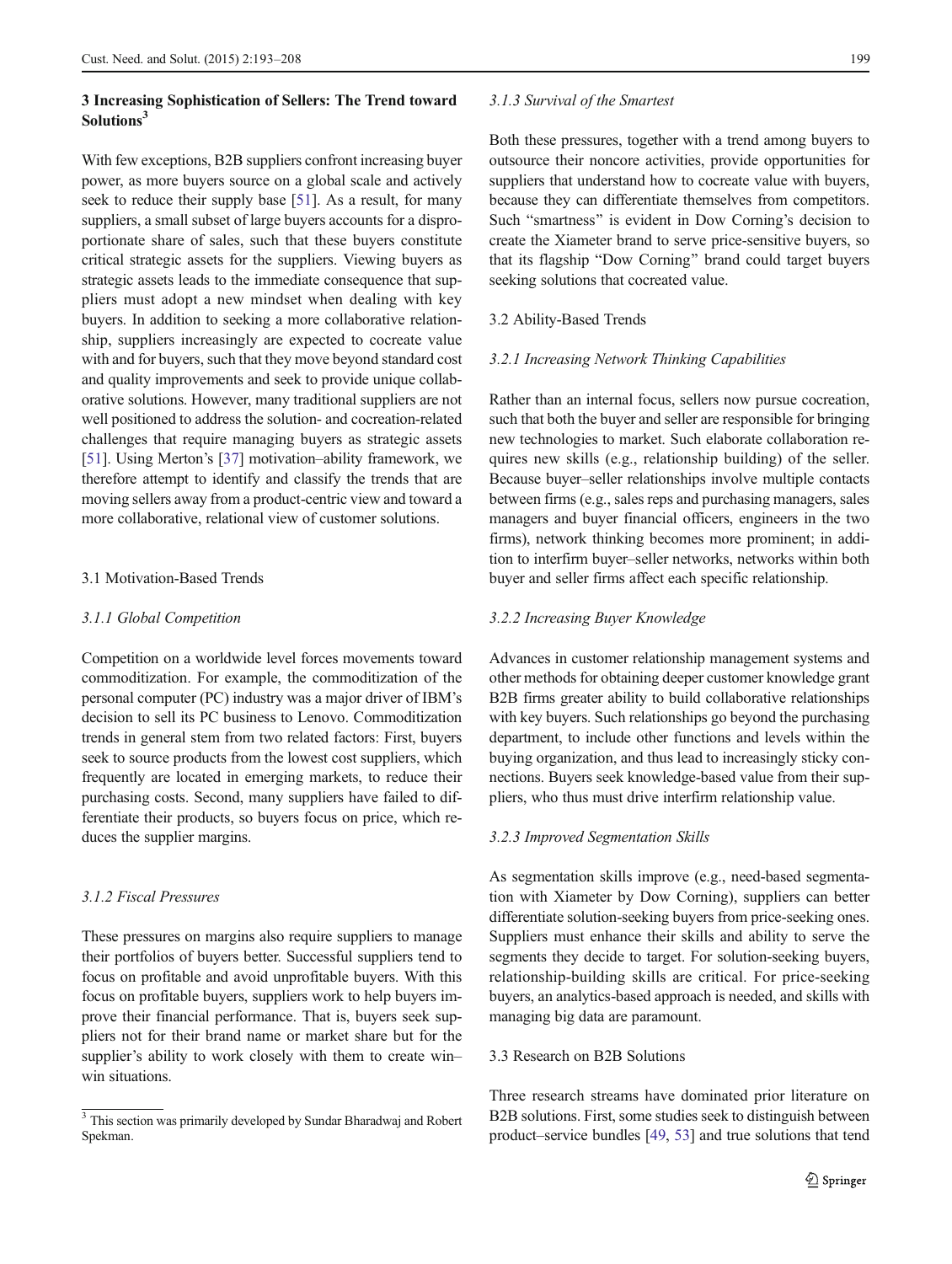to distinguish products and services [[62,](#page-15-0) [64](#page-15-0)]. These latter customer solutions typically involve outcome-based, contractual agreements that ensure specific performance achievements (e.g., number of miles instead of truck tires sold, tons of iron ore excavated instead of earth-moving equipment bought, flight hours instead of jet engines leased).

Second, environmental and firm-level factors might motivate the adoption of services. For example, Reinartz and Ulaga [\[45](#page-14-0)] note that firms suffering declining equipment sales increasingly focus on equipment installation and maintenance contracts, such that their revenues from service contracts can far exceed their previous equipment sales. Other studies similarly document performance improvements due to such service-focused strategies (e.g., [\[16,](#page-14-0) [17\]](#page-14-0)).

Third, research has attempted to identify ability-related factors and the moderating conditions that determine their efficacy. For example, Tuli et al. [[62\]](#page-15-0) develop propositions about supplier processes and buyer characteristics that may relate to customer solution effectiveness. Using a theory-in-use methodology, Ulaga and Reinartz [[64\]](#page-15-0) identify the resources and capabilities necessary for the successful delivery of customer solutions. However, a shift to solutions does not automatically result in improved profitability or firm value [[17](#page-14-0)]. Some suppliers of standalone products have transitioned successfully to customer solutions strategies, but many firms continue to struggle to offer profitable solutions [\[26,](#page-14-0) [58](#page-14-0)]. Two common internal roadblocks hinder the successful implementation of customer solution strategies: (1) the concern that such offerings expose firms to higher levels of risk and (2) fear of the loss of profits from their core goods [\[68,](#page-15-0) [72\]](#page-15-0).

## 3.4 Toward a Research Agenda

Further research should provide a systematic validation and extension of the factors that prior research has identified as related to the increasing sophistication of sellers and solutions selling. Some key research questions include:

- What are the antecedents of a solutions strategy, along the dimensions of organizational structure, relational assets, and contracting ability?
- Which ability-related factors, strategies, and tactics are needed to develop the markets for customer solutions and ultimately sell to target segments effectively?
- As suppliers cooperate more to bring unique solutions to their buyers, who owns the buyer?

Beyond motivation and ability-related aspects, research on moderating conditions and outcomes should prove fertile. The B2B buying process for customer solutions often differs substantially from that for product selling. For example, the greater complexity and higher perceived risk associated with solution selling means that these decisions often take place at a higher organizational level and involve stakeholders of more diverse functional backgrounds, with potentially conflicting requirements. Therefore, fruitful research could investigate:

- & How does the buying process differ between products and solutions?
- & How does the selling process differ between products and solutions?
- & How does the interaction between the buying team and selling team differ between products and solutions?
- What is the role of branding in solutions selling? Do firms use a single brand approach or adopt a cobranded/ ingredient branding approach?

Because buyers may choose to acquire a complete solution from a single supplier or pursue it from multiple suppliers, to leverage best-of-breed sets of components from each supplier, and suppliers similarly may provide the complete solution or collaborate with other suppliers to create a solution, some other research questions include the following:

- When should sellers collaborate in solution selling? What role should they play in the sale?
- & In which circumstances (products, markets, levels of sophistication) are buyers better off constructing solutions from multiple sellers versus purchasing from a single supplier?
- What impact does partnering in solutions selling have on sellers' innovation?

Finally, insufficient empirical research explores the outcomes of a solution strategy, which provides an opportunity for research on metrics of solutions effectiveness and organizational adaptations to solutions. Some research questions include:

- What are the performance outcomes of solution selling at the offering, buyer, and selling firm levels?
- What organizational changes, at the buying firm and selling firm level, are needed to accommodate solutions selling?
- & How do these changes and performance metrics shift over time?

## 4 The Impact of Technology on B2B Buying Behavior<sup>4</sup>

In this section, we focus on the impact of changing technology on B2B buying behavior. A classic view of decision stages from the industrial goods buying process (e.g., [[47](#page-14-0), [67\]](#page-15-0)) broadly encompasses three phases: information gathering

<sup>&</sup>lt;sup>4</sup> This section was primarily developed by Sundar Bharadwaj, Pranav Jindal, Murali Mantrala, Aric Rindfleisch, and Shrihari Sridhar.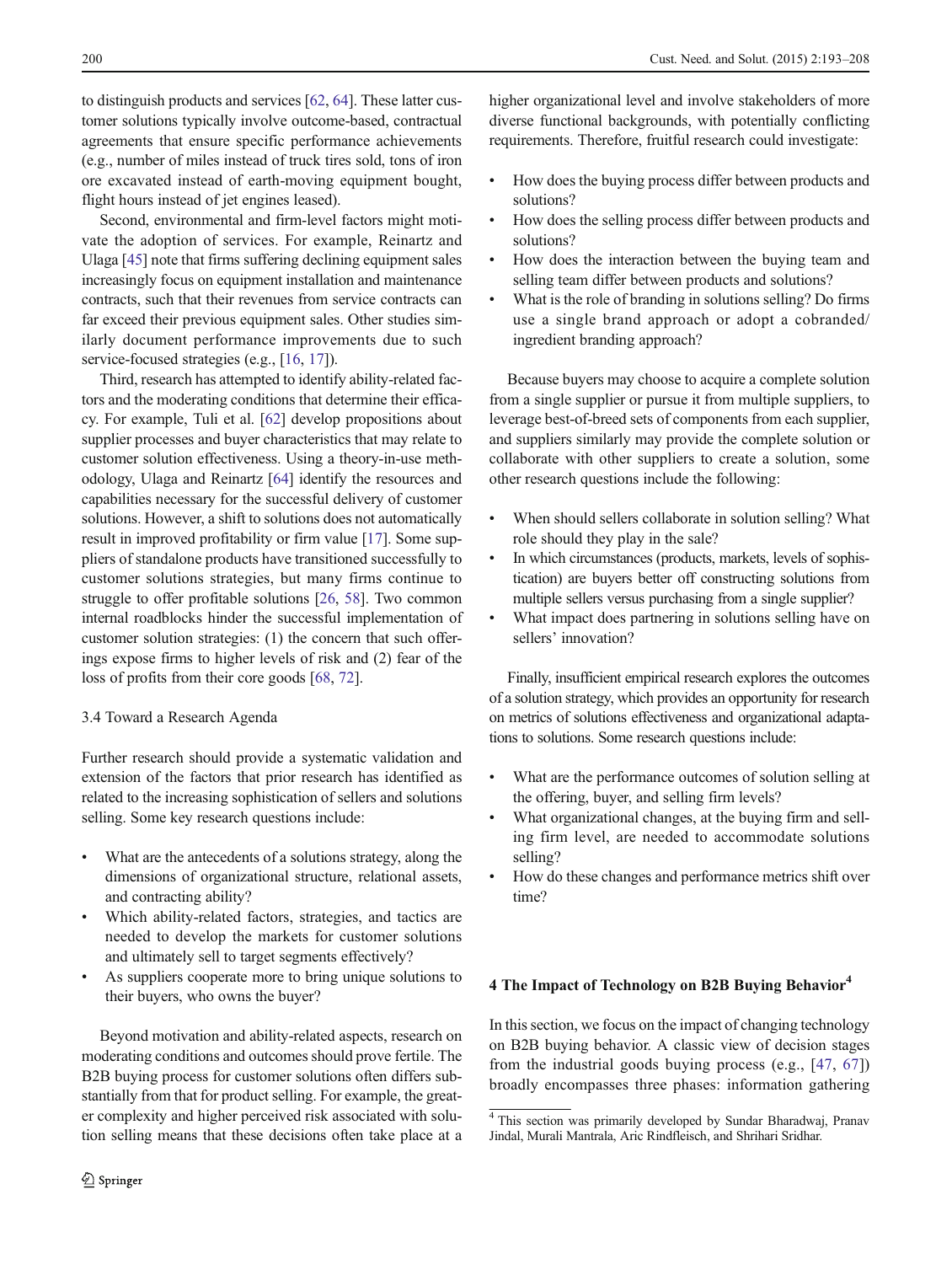(for need identification, establishing specifications, searching for alternatives, and setting purchase and usage criteria), product evaluation/negotiation (setting budgets, evaluation of alternatives, negotiating with suppliers), and purchase/usage. This process reflects the concept of "creeping commitment," such that decision making involves a sequence of incremental choices, each of which eliminates some alternatives from further consideration [\[47](#page-14-0)]. But even 25 years ago, Wind and Thomas [[70\]](#page-15-0) speculated that the classic buying process would be affected by developments in information technology. At that time, Wind and Thomas [[70\]](#page-15-0) had more questions than answers and could hardly foresee the accelerated technological developments and diffusion brought about in the next two decades. In particular, we note two forms of emerging digital technologies with disruptive effects on the classic industrial buying phases: digital information technologies (DIT) and digital manufacturing technologies (DMT).

With DIT, we refer to the integration of telecommunications (e.g., smartphones, wireless technology), computer systems (e.g., software, audio-visual systems), and data that enable firms to access, store, transmit, and manipulate information pertinent to their daily business operations. Examples of DIT include Internet-enabled technologies such as social media, cloud computing, the Internet of things, smart mobility, and big data that help users access, curate, manipulate, and transmit information in real time, thereby improving firms' business process productivity. For DMT, we focus on the technologies themselves, such as digital design software, digital scanners, and 3D printers. These technologies enable firms to design, manufacture, and acquire objects independently, rather than buying them from an external supplier. Thus, auto manufacturers such as Ford use 3D printing to rapidly prototype light automotive components that can increase fuel economy and get them more quickly to market [\[13](#page-14-0)]. General Electric uses 3D printers to manufacture parts for its turbines [[15\]](#page-14-0).

Both DIT and DMT are enabled by the spread and power of the Internet, which has dramatically altered the nature of B2B buying by allowing firms to acquire rich, detailed product information from manufacturers, fellow buyers, or third-party reviewers. This information may include elements of a product's design, including its actual design files, which can be downloaded, printed, and even modified by buyers with access to DIT [\[3,](#page-13-0) [32](#page-14-0)]. According to Anderson [\[3](#page-13-0)], new technologies thus have the potential to usher in a new industrial revolution. Despite their potential role as game changers, the impact of DIT and DMT on B2B buying behavior has received relatively little scholarly attention—even as B2B marketing strategies, structures, and tactics are all likely to be radically altered by the emergence of these new technologies. To illustrate these probable effects, we discuss six B2B-related trends that DIT and DMT are likely to shape in the near future: (1) the growth of social buying and online communities, (2) desires for solution provider websites, (3) buyer-driven seller interventions, (4) desires for engaging sales interactions, (5) increased B2B buying center sizes, and (6) increasing uses of analytics.

To provide a conceptual framework for this discussion, we employ the classic BuyGrid model (Fig. [1](#page-3-0)). Although we have proposed a new BuyGrid framework (Table [2](#page-4-0)), to understand the changing landscape of B2B buying, the simpler, classic BuyGrid model is sufficient. Accordingly, in this section, we focus on the buying process (or buyphases) outlined at the outset of this section as a key reference point.

## 4.1 Impact of Technological Trends on B2B Buying and Selling

In Table [3](#page-10-0), we detail how the six key trends associated with the emergence of DIT and DMT affect the three broad stages (information gathering, evaluation/negotiation, and purchase/ usage) of the buying process.

#### 4.1.1 Information Gathering

The emergence of social buying has led to the formation of two segments of B2B buyers: traditional ones and social buyers, who rely extensively on social media and online communities (e.g., IT Knowledge Exchange) during the purchase process. Solution provider websites provide a primary source of information for buyers during the early stages of their buying process, and search engines have become a gateway to B2B content discovery. More than 70 % of buyers begin their business purchases with research on Google [[50\]](#page-14-0).

With advances in DIT, the B2B buying and selling process also has become more buyer-driven than in the past. That is, B2B buyers invite B2B salespeople to engage at the buyers' discretion, and they might choose to engage with salespeople at any stage of the buying process. Advances in digital and information technologies also enable B2B buyers to use data analytics and streamline their purchasing, in tune with anticipated demand for their products. Buyers turn to online sources to research seller offerings and obtain product quality evaluations, which reduces their dependence on face-to-face events such as trade shows [[35](#page-14-0)]. For the seller, recent industry surveys indicate that 60 % of the buying process in a complex sale is complete before prospects even are willing to engage with a live salesperson (Marketing Leadership Council [[36\]](#page-14-0)). Moreover, increased information asymmetry favors B2B buyers; in one recent survey, 77 % of B2B buyers indicated they would not talk to a sales rep until they had conducted their own independent research, facilitated by DIT (2012 Demand Gen Report).<sup>5</sup>

<sup>5</sup> [http://www.demandgenreport.com/industry-topics/industry-news/](http://www.demandgenreport.com/industry-topics/industry-news/1786-demand-gen-report-unveils-third-annual-b2b-buying-survey-showing-preferences-built-prior-to-sales-engagement.html%23.VM-HKGfwvIW) [1786-demand-gen-report-unveils-third-annual-b2b-buying-survey](http://www.demandgenreport.com/industry-topics/industry-news/1786-demand-gen-report-unveils-third-annual-b2b-buying-survey-showing-preferences-built-prior-to-sales-engagement.html%23.VM-HKGfwvIW)[showing-preferences-built-prior-to-sales-engagement.html#.VM-](http://www.demandgenreport.com/industry-topics/industry-news/1786-demand-gen-report-unveils-third-annual-b2b-buying-survey-showing-preferences-built-prior-to-sales-engagement.html%23.VM-HKGfwvIW)[HKGfwvIW](http://www.demandgenreport.com/industry-topics/industry-news/1786-demand-gen-report-unveils-third-annual-b2b-buying-survey-showing-preferences-built-prior-to-sales-engagement.html%23.VM-HKGfwvIW) assessed November 2014.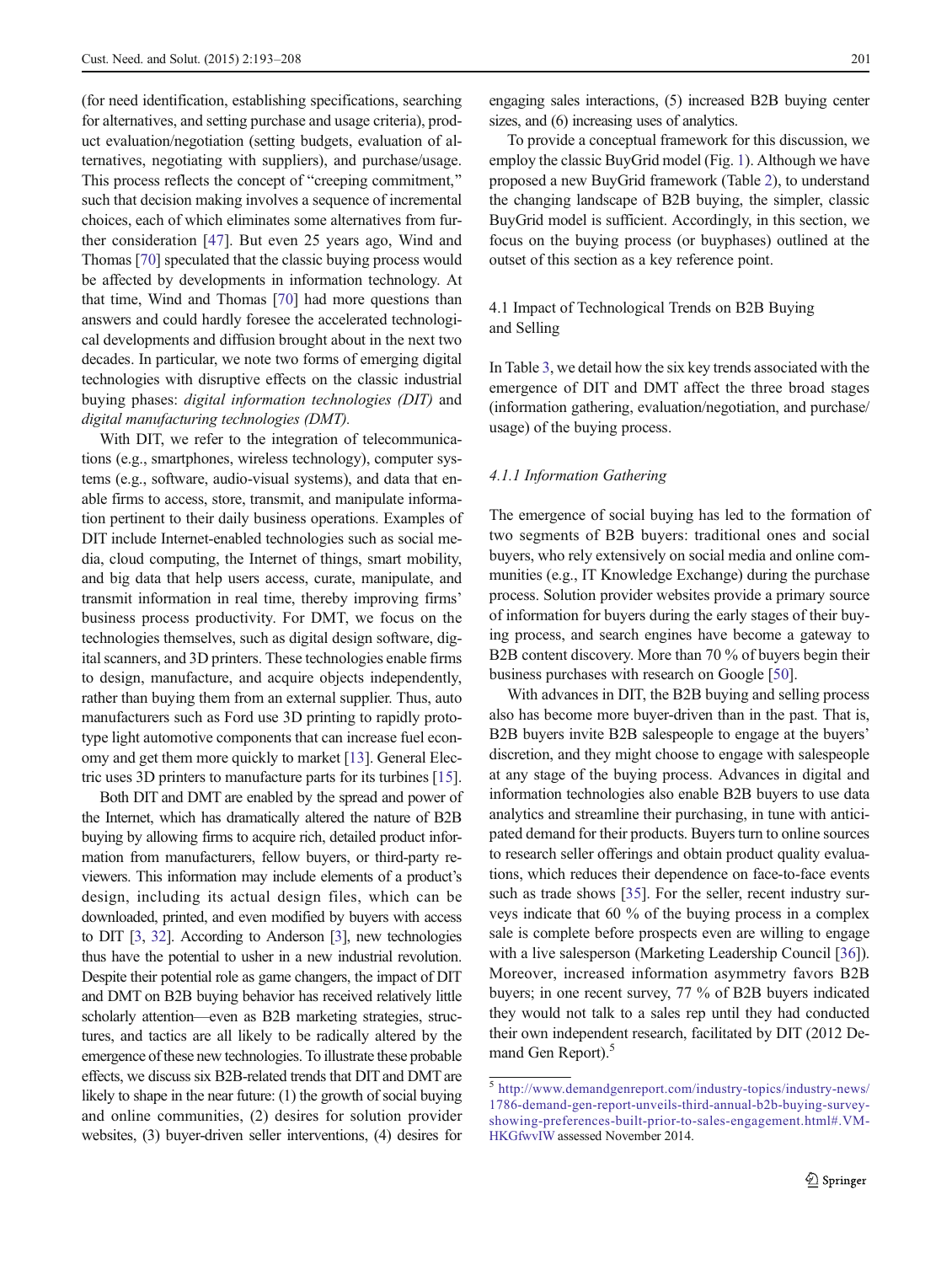The increased volume of product-related information available online also leads technology-enabled B2B buyers to expect more from sales reps. Thus, sales reps must move beyond content provision to offer potential buyers new perspectives on their market and creative solutions to their problems. Highquality sales interactions are especially important when buyers face high-stakes decisions; B2B sales organizations that provide insightful solutions (rather than product information) are more highly valued.

In response, some B2B selling firms are hiring cloud-based predictive analytics providers (e.g., Lattice, Mintigo) to collate internal data sources (e.g., marketing automation data) and external information (public data about companies' financial performance, company events, executive changes, social media activity, press releases, job postings, patents) to identify new leads. Firms also use these data to generate model-driven conversion rates, according to existing client "look-alike" traits. For example, new building lease signings or specific job postings might signal the expansion of potential customers into new markets, suggesting new opportunities for supplier firms. Other analytics enable sellers to monitor buyers' browsing behaviors on websites, which then help them understand the level of the buyer's readiness to purchase and transform cold sales calls to warm sales transactions, lowering their cost of sales.

The growth and diffusion of DMT is likely to have a transformative effect on how B2B buyers use this information too. Digital manufacturing technologies such as 3D printers allow firms to transform their ideas into objects [[3\]](#page-13-0). Thus, information is the product. For example, UPS recently announced that it had installed 3D printers in hundreds of its retail stores, as part of its small business solution initiative. Using these printers, small firms can create (or download) digital files and print them for a variety of business-related uses, such as prototypes, replacement parts, or even small batch manufacturing.

#### 4.1.2 Evaluation/Negotiation

The impact of DIT and DMT on the second step has been notable as well. First, advances in DIT allow more stakeholders to participate in buying decisions. According to a recent survey, the number of people involved in a large technology purchase increased from five in 2010 to seven in 2012 [\[18\]](#page-14-0). In response, sellers develop more multiperson teams to evaluate the heterogeneous information and resource requirements [\[35](#page-14-0)]. With the growth of analytic tools available to B2B buyers, marketing processes also are becoming more industrialized, which enables the provision of rapid, agile insights to buyers at the decision point.

Second, growing online communities provide buyers with a treasure trove of information, such as user reviews, that can help them evaluate lists of potential vendors. The responses by

sellers include websites (e.g., Visa's Business Network, which targets small business customers) that enable customers to share ideas and respond to industry-specific queries. For Visa, the community features content but also generates useful leads [[46](#page-14-0)]. Sellers such as Cisco and IBM leverage Twitter, Facebook, and YouTube to target social buyers and test and launch their new products.

Yet the rise of DMT also creates a new set of evaluation challenges, because B2B firms interested in leveraging the power of this new technology will gain options to rely on (internal) digital tools to design and craft their own components, rather than buying them from external suppliers.

## 4.1.3 Purchase/Usage

Online communities affect the B2B buying and selling process, as a form of both DIT and DMT. That is, these communities represent sources of valuable information, and they also provide access to digital designs that can be downloaded or modified for direct manufacturing. The digital design sharing site Thingiverse contains more than 500,000 designs, accessible for free, that users can manufacture with a desktop 3D printer. These designs provide a foundation for (potential) buyers to avoid the buying process entirely, or else enter into a distinct process in which they have their designs made to order by a 3D manufacturing house such as Shapeways, Ponoko, or Amazon.com.

Analytics also will play an important role in how DMT affects the purchase and usage stage of the buying process. The Internet of things can produce digitally manufactured products that feature rich sets of analytics, such as the time and place of manufacture, the identity of the machines used in their manufacturing, or their specific tolerances [\[32\]](#page-14-0). Moreover, the Internet of things enables increased connectivity among devices, creating new opportunities for firms to monitor and deliver services remotely and across the globe. Cisco offers building management services to large business clients from remote locations at significantly lower costs; DuPont promises smart crop monitoring using RFID devices included in seed packs.

Sellers also have begun to exploit DIT, such as in online forums, panels, blogs, webinars, and online demonstrations to share best practices and encourage cross-customer learning. Such actions enable them to enhance not only usage but also customer satisfaction, with significantly lower investments. A related implication is the increase in the ratio of inside-tooutside sales forces [\[35](#page-14-0)].

#### 4.2 Toward a Research Agenda

In contrast with the substantial attention devoted to DIT and DMT in popular publications, such as The Economist, The New York Times, or Wired [\[2](#page-13-0), [60](#page-15-0), [65\]](#page-15-0), scholarly research on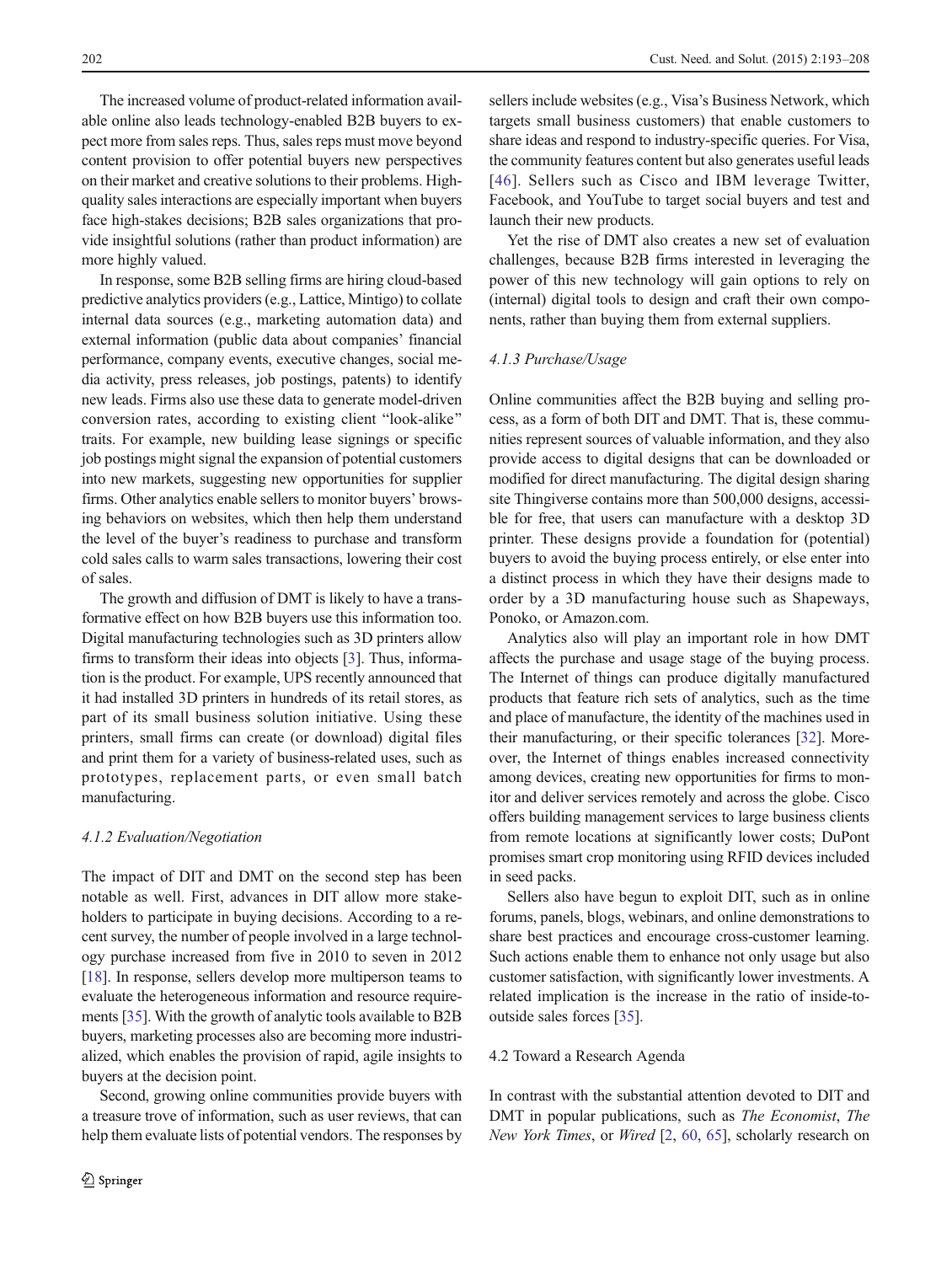<span id="page-10-0"></span>

| Table 3 |  |  |  |  | Impacts of changing trends on BuyGrid dimensions |
|---------|--|--|--|--|--------------------------------------------------|
|---------|--|--|--|--|--------------------------------------------------|

| Trend                                     | <b>Buyphases</b>                                                                                                                                                          | Buying center                                                                        | Buying situation                                                                                                                        |
|-------------------------------------------|---------------------------------------------------------------------------------------------------------------------------------------------------------------------------|--------------------------------------------------------------------------------------|-----------------------------------------------------------------------------------------------------------------------------------------|
| Growth of social buyers                   | Buyers have more access to<br>information from multiple sources                                                                                                           | Data on competitive offerings<br>is available to buyers                              | Ambiguous                                                                                                                               |
| Solution provider<br>websites             | Buyers have more access to<br>information from multiple sources                                                                                                           | Data on competitive offerings<br>is available to buyers                              | The purchase/usage process<br>becomes more efficient,<br>but it is not clear whether<br>buyers buy more or at<br>more profitable prices |
| Buyer-driven seller<br>interventions      | Buyers' information gathering needs are.<br>more accessible, but buyers may not learn about<br>sellers' offerings in full, due to their selective<br>contact with sellers | Transfer of power to buyer<br>side                                                   | Ambiguous                                                                                                                               |
| Desire for engaging sales<br>interactions | Ambiguous                                                                                                                                                                 | Buyers seek more<br>differentiated<br>seller information when<br>evaluating products | Ambiguous                                                                                                                               |
| Increase in B2B buying<br>center size     | Buyer need identification occurs in an<br>organization-wide fashion, with more diverse<br>needs identified through a large set of<br>stakeholders                         | Ambiguous                                                                            | Buying quantity increases,<br>while prices may drop                                                                                     |

these technological trends is sparse [\[35\]](#page-14-0). Literature in digital and information technology domains largely focuses on macro-level studies of the development and functioning of B2B e-commerce (e.g., [[52](#page-14-0)]), organizational participation [[20\]](#page-14-0), governance issues in B2B markets [[19\]](#page-14-0), or open product sourcing [[34](#page-14-0)]. Little research investigates how DIT influences B2B buyer behavior within buying organizations or the related implications for B2B sellers and sales organizations. Likewise, we find little academic research that considers the business implications of DMT, though a notable exception is Berman's [[7\]](#page-14-0) overview of 3D printing technology and its potential marketing implications. This paucity of extant research leaves considerable opportunities for marketing scholars to investigate the effects of advances in both DIT and DMT on B2B buying behavior. In line with the structure of this section, we divide our recommendations into the three stages of the buying process:

## Information Gathering

- Are B2B buying centers changing in size, composition, or complexity due to the influence of advancing DMT and DIT? Which buying center roles are increasing or decreasing in importance, and why? How do these changes vary by the type of product, purchase, or buyer–seller exchange relationship?
- & Do technology-enabled interactions change the nature of marketing–sales relationships in B2B markets? Are marketing departments more important, as enablers of marketing communications content?

& How does DMT alter the nature and type of information acquired by B2B firms?

Evaluation/Negotiation

- What is the optimal B2B sales organization structure, in the face of technology-induced changes in B2B buying behavior?
- & How will the ratio and role of inside-to-outside sales forces change due to DIT?
- What new competencies are required by B2B selling organizations? Does the sales force need more analytical skills? Are persuasive skills less relevant?
- What implications do technology-induced changes in B2B buying behavior have for the organization, staffing, training, deployment, and compensation of sales organizations?

## Buying/Usage

- & How are advances in DMT changing the nature of B2B buying? Which types of firms are using this emerging technology to make products rather than buying from a supplier?
- & How are B2B buyer–seller interactions changing due to advances in technology? Are new technologies making interactions more transactional, consultative, or collaborative?
- Is the nature of products being sold changing, from goods to services? How does the buying and selling process for B2B services differ from that for B2B products?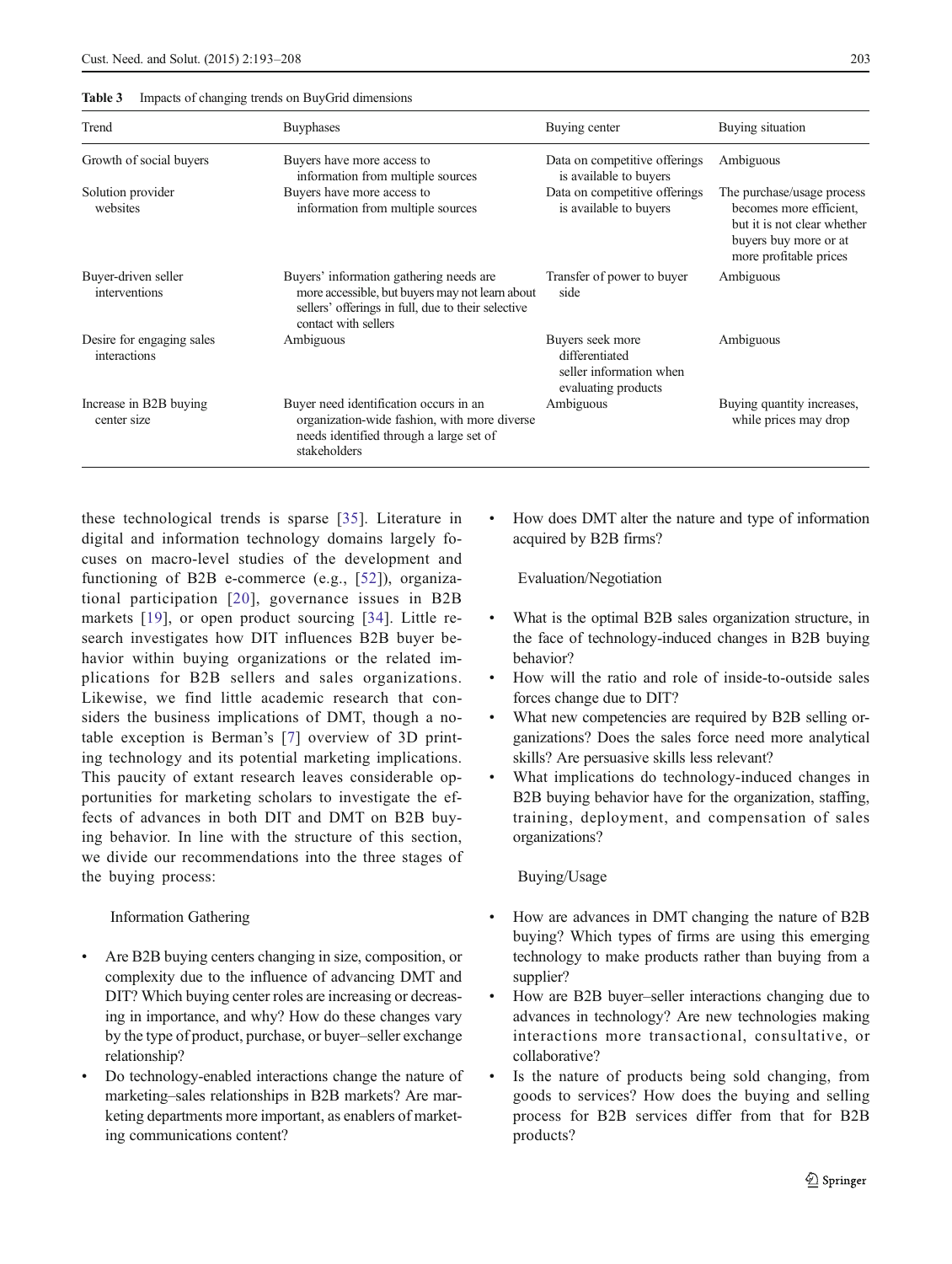#### 5 The Growth of Emerging Markets<sup>6</sup>

The growth of emerging markets such as China and India has dramatically reshaped the global marketplace, including primary demand, trade flows, and business practice. Although we know that accounting for the environmental context in which business transactions are embedded is critical to understanding B2B buying behavior, academic research and managerial best practices that largely reside in developed markets often get directly and inappropriately applied to emerging markets. Well-established literature on the standardization versus adaptation of marketing strategies suggests that B2B buying frameworks developed in what Henrich et al. [\[22\]](#page-14-0) call the WEIRD nations (Western, Educated, Industrialized, Rich, and Democratic), when used with little adaptation or recognition of the economic, cultural, and regulatory differences between markets, lead to mixed results [\[11,](#page-14-0) [40](#page-14-0), [56\]](#page-14-0). Thus, we need research to understand when extant B2B buying behavior frameworks can be extended to emerging markets and, even more important, when and how they should be adapted.

### 5.1 Differentiating Emerging from Developed Markets

Emerging markets are market economies that are large in terms of their population size, are rapidly growing, and have a low per capita income. The International Monetary Fund's [\[25\]](#page-14-0) *World Economic Outlook* estimated, on the basis of the 2011 International Comparison program survey by the World Bank that emerging market economies account for about 56 % of the share of the world's gross domestic product (GDP) at purchasing power parity. In contrast, in 1990, emerging markets accounted for only one-third of the world's GDP. Brazil, Russia, India, and China (the BRIC nations) are generally recognized as the largest emerging markets; they account for 40 % of the world's population. In the past decade, their combined GDP (at purchasing power parity) grew at an annual rate of 6 %–12 %, compared with a combined GDP growth rate for the G7<sup>7</sup> of −3 % to 3 %. These differences largely refer to consumer markets, but a critical distinguishing trait of emerging markets is that government spending as a percentage of GDP, on average, is lower than that in developed markets [[61\]](#page-15-0). Yet, because other B2B buyers in emerging markets are smaller and fragmented, governments remain, on a relative scale, the largest non-consumer buyers, which have important implications for B2B sellers.

Size and growth rates are the most prominent differences between emerging and developed markets, but many other differences also might influence interfirm behavior. In Table [4,](#page-12-0) we identify some critical points of distinction (drawn from [[9,](#page-14-0)

[56](#page-14-0)]). Considering these significant differences between the two types of markets and the recognition that most growth in the global economy in the near future will come from derived demand from emerging market consumers, a key question that arises is how these differences influence extant models of B2B buying behavior.

## 5.2 Emerging Versus Developed Market B2B Buying Behavior Research

A 2012 McKinsey study, comparing the growth rates of firms headquartered in emerging and developed markets, showed that firms in emerging markets have a 13 % growth rate advantage on average [\[5](#page-13-0)]. Only 3.4 % of that advantage can be attributed to the smaller size of emerging market firms compared with developed market firms. Thus, there is something about the behaviors of emerging market firms that enables them to grow faster. The same study suggested three possible causes:

- 1. Higher reinvestment rate, such that emerging market firms reinvest more income into their businesses and pay lower dividends than developed market firms.
- 2. Agile asset reallocation, such that emerging market firms reallocate resources to higher growth rate areas more dynamically than do developed market firms.
- 3. Growth-oriented business models, such that emerging market firms tend to select lower cost, faster growing, larger markets, whereas developed market firms appear to select higher margin, smaller, more mature markets.

Various conceptual articles also explicate the differences between emerging and developed markets, as well as what those differences might imply for research in marketing and in other business disciplines (e.g., [[9](#page-14-0), [56\]](#page-14-0)). In one of the few articles dealing directly with B2B buying, Gu et al. [[21\]](#page-14-0) note the impact of network ties in China, and specifically the guanxi system, on firm performance. Being part of an informal guanxi network provides a market access advantage to members, though it also implies obligations that can hinder performance. The informal, noncontractual nature of the relationships in these emerging markets implies a different model of B2B buying behavior that depends more on personal networks, trust, and obligation than on formal, contractual agreements. Sheng et al. [[54\]](#page-14-0), studying business and political ties in China, also show that business ties have stronger effects than political ties on firm performance, but all the effects depend on the institutional and market environments. Economics research reinforces the notion that institutional differences are key drivers of economic growth variances across countries [\[1](#page-13-0)].

Prendergast et al. [\[42\]](#page-14-0) examine B2B buying in the context of advertising agency–client relationships in China and

<sup>6</sup> This section was primarily written by Ujwal Kayande, Robert W. Palmatier, and Sundar Bharadwaj.

<sup>7</sup> Canada, France, Germany, Italy, Japan, the UK, and the United States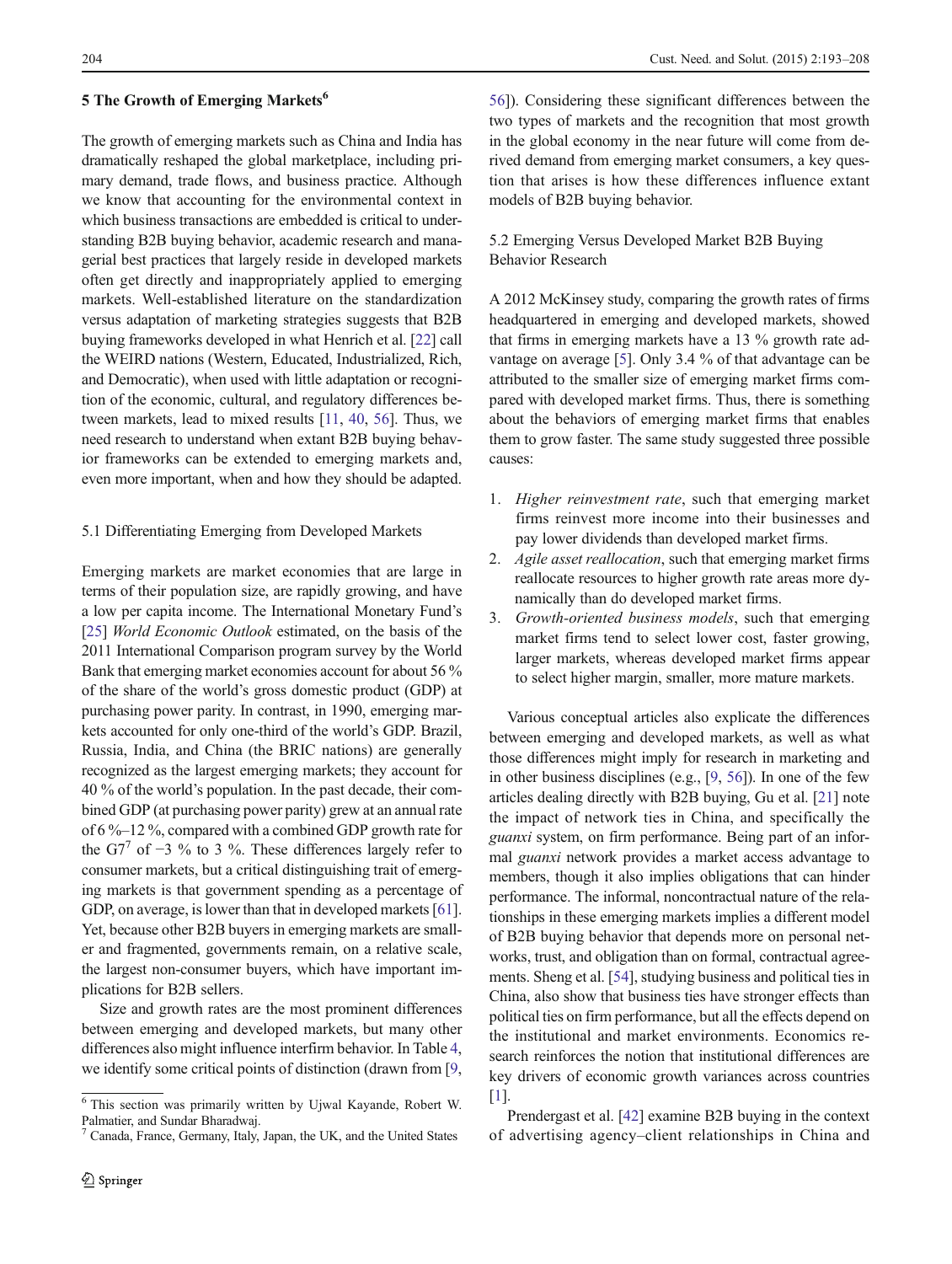<span id="page-12-0"></span>

| Table 4 | Key differences between emerging and developed markets |  |  |
|---------|--------------------------------------------------------|--|--|
|         |                                                        |  |  |

|                                       | Specific characteristic                                  | Emerging markets                                                                                | Developed markets                                                         |
|---------------------------------------|----------------------------------------------------------|-------------------------------------------------------------------------------------------------|---------------------------------------------------------------------------|
| Aggregate-level<br>market differences | Population                                               | Larger populations, estimated at 40 $\%$ –60 $\%$ of the<br>global population                   | Smaller population, estimated at<br>15 % of the global population         |
|                                       | Economic growth rate (GDP at<br>purchasing power parity) | Fast (6 $\%$ -12 % per annum since 2000)                                                        | Slow or negative $(-3 \text{ to } 3 \% \text{ per})$<br>annum since 2000) |
|                                       | Heterogeneity of population                              | Large income disparity, very heterogeneous in income,<br>education, individual buying behavior  | Relatively homogenous population                                          |
| Individual consumer                   | Price sensitivity                                        | Relatively high                                                                                 | Relatively low                                                            |
| differences                           | Brand importance                                         | Very high for higher income segments, but intense<br>unbranded competition at lower end         | Relatively less brand importance<br>disparity across consumers            |
|                                       | Social norms                                             | Collectivist purchasing behavior, but wide variation<br>across population in level of influence | Individualistic purchasing behavior                                       |
|                                       | Age                                                      | Relatively younger consumers                                                                    | Aging population                                                          |
| Institutional                         | Legal system                                             | Evolving, opaque, slow legal system                                                             | Stable, transparent, fast legal system                                    |
| environment                           | Political environment                                    | Volatile, not always democratic                                                                 | Stable, democratic                                                        |
| differences                           | Hard infrastructure                                      | Poor hard infrastructure (transport, roads, connectivity,<br>banking, etc.)                     | Well-developed hard infrastructure                                        |
| Business context<br>differences       | Business to business<br>relationships                    | Large number of informal business relationships                                                 | Relatively formal contractual<br>relationships                            |
|                                       | Business to government<br>relationships                  | Largest buyers are often government-owned<br>enterprises                                        | Dispersed set of B2B buyers                                               |
|                                       | Business and political ties                              | Strong influence of ties on ability to transact business                                        | Weaker influence of ties on ability to<br>transact business               |
|                                       | Labor, raw materials, and energy Relatively low<br>costs |                                                                                                 | Relatively high                                                           |

conclude that extant B2B buying models do a poor job explaining B2B buying in emerging markets. In a meta-analysis, based on countries representing 82 % of global GDP, Samaha et al. [\[48](#page-14-0)] find that relationship marketing is more effective outside the United States than inside: The relationship effect on performance "is  $17 \frac{\frac{6}{3}}{15 \frac{\frac{6}{3}}{15 \frac{\frac{6}{3}}{15 \frac{\frac{6}{3}}{15 \frac{\frac{6}{3}}{15 \frac{\frac{6}{3}}{15 \frac{\frac{6}{3}}{15 \frac{\frac{6}{3}}{15 \frac{\frac{6}{3}}{15 \frac{\frac{6}{3}}{15 \frac{\frac{6}{3}}{15 \frac{\frac{6}{3}}{15 \frac{\frac{6}{3}}{15 \frac{\frac{6}{3}}{15 \frac{\frac{6}{3}}{15 \frac{\frac{6}{$ more effective in Brazil, Russia, India, and China^ than in the United States" (p. 21). This study and others like it demonstrate substantial differences in the efficacy of relationship marketing between emerging and developed markets. Ignoring these differences can lead firms to make poor marketing decisions. For example, in the retail industry, many successful retailers from developed markets have exited or significantly scaled back their operations in China, due to their failure to transplant their developed market channel strategy into emerging markets [\[40](#page-14-0)].

What is clear from this discussion is that the extant models built in developed markets do not necessarily describe B2B buying behavior in emerging markets. The important question to ask thus is, which differences between emerging and developed markets (Table 4) have the potential to fundamentally alter B2B buying behavior models, and which merely affect the scale of activities within extant models? Of the broad differences on four levels—aggregate market, individual consumer, institutional environment, and business context—the first two are perhaps more relevant to consumer markets, with at best indirect impacts on B2B buying through derived demand. The latter two differences instead could fundamentally change extant models of B2B buying, due to four elements: (1) the relative size and nature of government versus business buying, (2) underdeveloped legal systems, (3) the noncontractual, extensive webs of business relationships and their influence over the firm's ability to perform, and (4) the influence of business and political ties. The potential business risks created by these differences for developed market B2B firms are exacerbated by the relatively volatile political environments in many emerging markets.

#### 5.3 Toward a Research Agenda

To develop an agenda for future research in this area, we classify B2B buying relationships into categories, according to where each partner in the relationship is located, as we show in Table [5](#page-13-0).

In Cell 1, informal relationships dominate, because firms located in emerging markets buy from firms also located in the same or a different emerging market. Although some countryspecific research describes how business is conducted in emerging markets, as we cited previously, little research investigates how emerging market firms buy from firms located in other emerging markets. Considering the high volume of trade flows across emerging markets (e.g., China and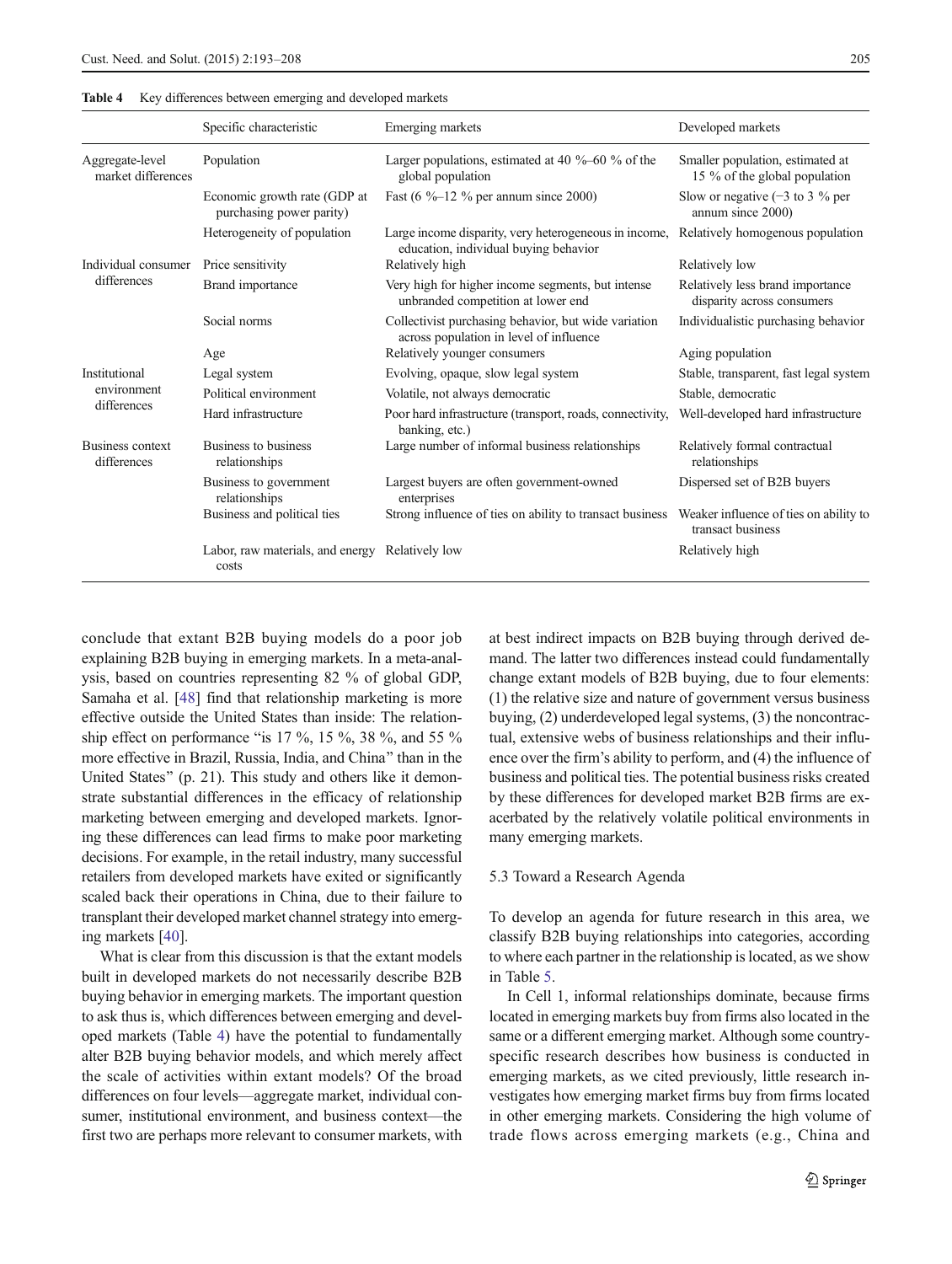| Selling<br>firms in  | Buying firms in                                                                              |                                              |  |  |
|----------------------|----------------------------------------------------------------------------------------------|----------------------------------------------|--|--|
|                      | Emerging markets                                                                             | Developed markets                            |  |  |
| Emerging<br>markets  | Informal-relationships<br>dominant                                                           | Brand-cost transition                        |  |  |
|                      | Within a market                                                                              | How do/should emerging<br>market firms sell? |  |  |
|                      | Across markets                                                                               | How do/should developed<br>market firms buy? |  |  |
| Developed<br>markets | Relationship transition                                                                      | Contractual-relationships<br>dominant        |  |  |
|                      | How do/should developed<br>market firms sell?<br>How do/should emerging<br>market firms buy? | Extant research knowledge                    |  |  |

<span id="page-13-0"></span>Table 5 Research needs on organizational buying behavior within and across markets

Indonesia are among India's largest trading partners), this question underlies an important category for further research into B2B buying behavior:

& How do firms in emerging markets buy from other firms in emerging markets, including their own?

Cell 2 contains brand–cost transitions, or firms in emerging markets that sell in developed markets. Whereas emerging market firms traditionally built their businesses on cost advantages (e.g., labor cost arbitrage), as wages increase in these markets, such advantages are disappearing. In turn, the challenge for firms in emerging markets is to adopt higher margin strategies and deliver higher value product offerings. Some emerging market firms have successfully addressed this challenge, such as Embraer, Huawei, and Tata. Related research questions include:

- & How can firms in emerging markets adapt to B2B buying practices in developed countries?
- What factors facilitate successful navigation up the value chain for selling firms in emerging markets?
- & How can firms in developed markets change their B2B buying practices to take advantage of the lower costs offered by firms from emerging markets?

In Cell 3, contractual relationships dominate; this is the developed market context to which researchers have devoted the most attention. However, significant trends call for research even within this cell. For example, other sections in this review have identified the increased centralization of buying, sophistication of sellers, and advances in technology and analytics as major trends that already influence B2B buying behavior and demand further research attention.

Finally, Cell 4 involves relationship transitions, or firms in developed markets that sell to firms in emerging markets. It is likely to draw the most interest among both researchers and selling organizations in developed countries. Some key research questions are as follows:

- & How should developed market sellers adapt their sales processes to address emerging market buyers in different geographies and industries?
- Can developed market firms learn to form relationships that drive business success in emerging markets? Are structures from developed markets, such as global account management, appropriate for emerging markets?
- & Should firms partner with government-owned enterprises that are fiscally constrained? More generally, considering the notable role of governments in emerging markets, what is the best way to understand and address their role in different emerging markets?
- & Should B2B firms in developed markets form public–private partnerships in emerging markets? If so, how?
- What are the drivers of demand in different emerging markets and various sectors within those markets?

## 6 Conclusion

Our goal with this article has been to provide new perspectives and an extended research agenda for each of the four main areas of B2B buying. Each of these areas offers great potential for academic research and invokes high practitioner interest excellent recommendations indeed for research. But there is little low-hanging fruit here. The B2B buying cycles are lengthy; samples are small, and much of the research we have called for will need to be conducted in multiple, far-reaching geographies. However, the rewards for taking on these research challenges promise to be rich, and we hope many researchers respond to these calls.

#### References

- 1. Acemoglu D, Johnson S, Robinson JA (2005) Institutions as a fundamental cause of long-run growth. Handb Econ Growth 1:385–472
- 2. Anderson C (2010) Atoms are the new bits. Wired 18 (February): 58– 67 & 105–106
- 3. Anderson C (2012) Makers: the new industrial revolution. Crown, New York
- 4. Arrow KJ (1963) Social choice and individual values, 2nd edn. John Wiley, New York
- 5. Atsmon Y, Kloss M, Smit S (2012) Parsing the growth advantage of emerging market companies. McKinsey Q. [https://www.](https://www.mckinseyquarterly.com/PDFDownload.aspx?ar=2969) [mckinseyquarterly.com/PDFDownload.aspx?ar=2969](https://www.mckinseyquarterly.com/PDFDownload.aspx?ar=2969)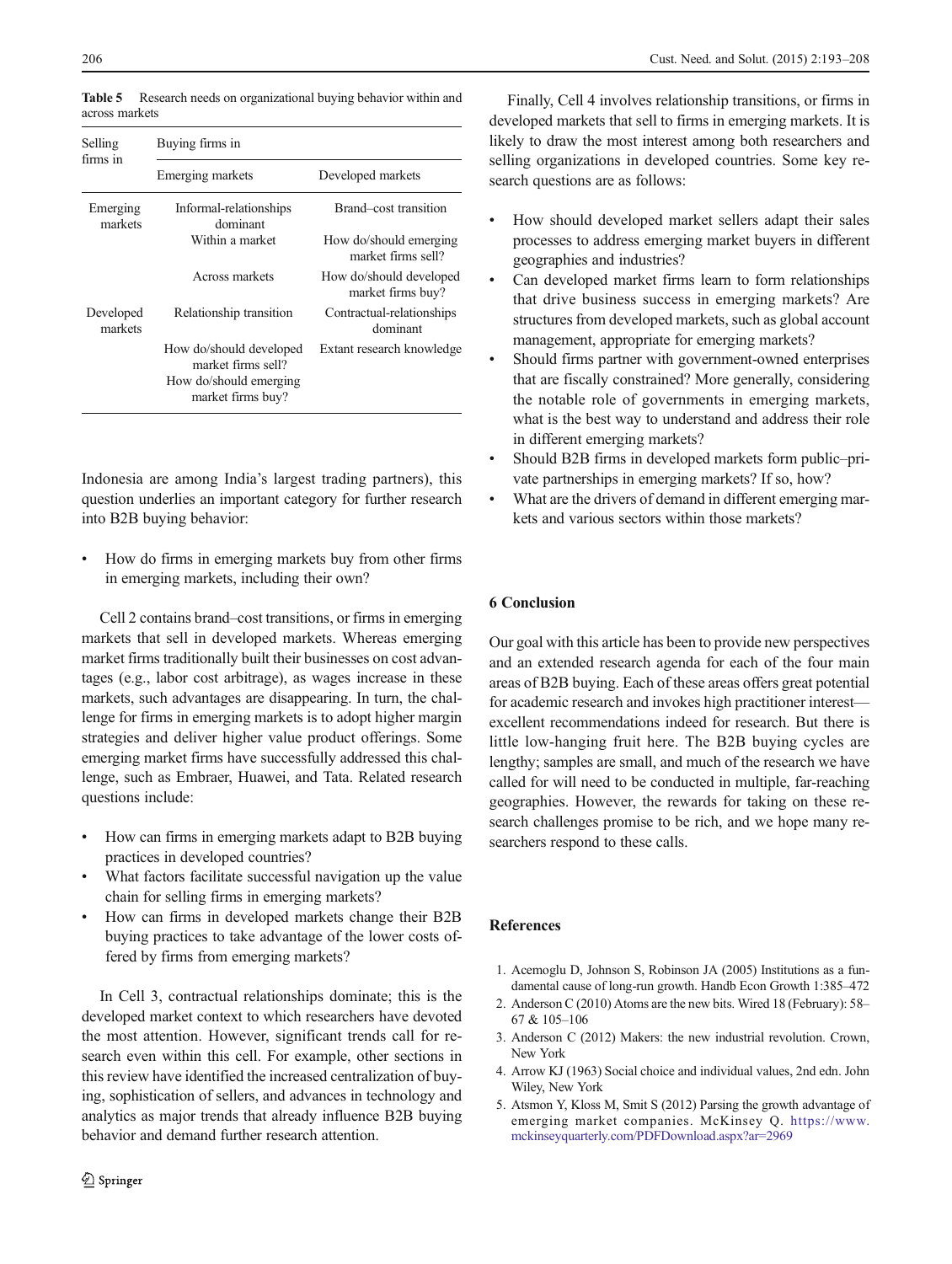- <span id="page-14-0"></span>6. Balakrishanan PV, Eliashberg J (1995) An analytic process model of two party negotiations. Manag Sci 41(2):226–242
- 7. Berman B (2012) 3-D printing: the new industrial revolution. Bus Horiz 55:155–162
- 8. Bonoma T, Johnston WJ (1978) The social psychology of industrial buying and selling. Ind Mark Manag 17:213–224
- 9. Burgess SM, Steenkamp JBEM (2006) Marketing Renaissance: how research in emerging markets advances marketing science and practice. Int J Res Mark 23:337–356
- 10. Cannon JP, Perreult WD Jr (1999) Buyer–seller relationships in business markets. J Mark Res 36(4):439–460
- 11. Cavusgil ST, Zou S (1994) Marketing strategy–performance relationship: an investigation of the empirical link in export market ventures. J Mark 58(1):1–21
- 12. Choffray J-M, Lilien GL (1980) Market planning for new industrial products. John Wiley, New York
- 13. Chowdhry A (2013) [http://www.forbes.com/sites/amitchowdhry/](http://www.forbes.com/sites/amitchowdhry/2013/10/08/what-can-3d-printing-do-here-are-6-creative-examples/) [2013/10/08/what-can-3d-printing-do-here-are-6-creative-examples/](http://www.forbes.com/sites/amitchowdhry/2013/10/08/what-can-3d-printing-do-here-are-6-creative-examples/)
- 14. Corfman K, Gupta S (1993) Mathematical models of group choice and negotiations. In: Eliashberg J, Lilien GL (eds) Handbooks in operations research and management science: marketing, vol 5. North-Holland, Amsterdam, pp 83–142
- 15. Council of Foreign Relations (2013) 3D printing: challenges and opportunities. [http://www.cfr.org/technology-and-science/3d](http://www.cfr.org/technology-and-science/3d-printing-challenges-opportunities-international-relations/p31709)[printing-challenges-opportunities-international-relations/p31709](http://www.cfr.org/technology-and-science/3d-printing-challenges-opportunities-international-relations/p31709)
- 16. Dotzel T, Shankar V, Berry LL (2013) Service innovativeness and firm value. J Mark Res 50(2):259–276
- 17. Fang E, Palmatier R, Steenkamp JB (2008) Effect of service transition strategies on firm value. J Mark 72(5):1–14
- 18. Gerard, Michael, Zvaglesky I, Vancil R, Schaub K (2012) The 2012 IT Buyer Experience Survey: accelerating the new buyer's journey^ vol 1, (October), IDC #237207, Sales Advisory Service: Survey [\(http://www.idc.com/eagroup/download/accelerating-new-buyers](http://www.idc.com/eagroup/download/accelerating-new-buyers-journey.pdf)[journey.pdf](http://www.idc.com/eagroup/download/accelerating-new-buyers-journey.pdf); assessed November 2014)
- 19. Grewal R, Chakravarty A, Saini A (2010) Governance mechanisms in business-to-business electronic markets. J Mark 74(4):45–62
- 20. Grewal R, Comer JM, Mehta R (2001) An investigation into the antecedents of organizational participation in business-to-business electronic markets. J Mark 65(3):17–33
- 21. Gu FF, Hung K, Tse DK (2008) When does Guanxi matter? Issues of capitalization and its dark sides. J Mark 72(4):12–28
- 22. Henrich J, Heine SJ, Norenzayan A (2010) Most people are not WEIRD. Nature 466(7302):29
- 23. Hutt MH, Reingen P (1987) Social network analysis: emergent versus prescribed patterns in organizational buying behavior, Proceedings, Association for Consumer Research, vol 14. Association for Consumer Research, Provo, pp 259–265
- 24. Iacobucci D, Ostrom A (1996) Commercial and interpersonal relationships; using the structure of interpersonal relationships to understand individual-to-individual, individual-to-firm, and firm-to-firm relationships. Int J Res Mark 13(1):53–72
- 25. International Monetary Fund (2014) An uneven global recovery continues, world economic outlook update, July 24
- 26. Johansson JE, Krishnamurthy C, Schlissberg HE (2003) Solving the solutions problem. McKinsey Q 2003(3):116–125
- 27. Johnston WJ, Chandler JD (2013) The organizational buying center: innovation, knowledge management and brand. In: Lilien GL, Grewal R (eds) Handbook of business-to-business marketing. Edward Elgar, Northhampton, pp 386–399
- 28. Johnston WJ, Chandler JD, Lewin JE (1996) Organizational buying behavior: toward an integrative framework. J Bus Res 35(1):1–15
- 29. Keeney R, Raiffa H (1976) Decisions with multiple objectives: preferences and value tradeoffs. Addison Wesley, Reading
- 30. Kumar N, Scheer LK, Steenkamp J-BEM (1995) The effects of perceived interdependence on dealer attitudes. J Mark Res 32(4):348– 356
- 31. Lilien GL (2014) Organizational buying behavior. In: Winer RS, Neslin SA (eds) The history of marketing science. NOW Publishers, Hanover, pp 371–396
- 32. Lipson H, Kurman M (2013) Fabricated: the new world of 3D printing. John Wiley, Indianapolis
- 33. Lusch RF, Vargo SL, Tanniru M (2010) Service, value networks and learning. J Acad Mark Sci 38(1):19–31
- 34. Mallapragada G, Grewal R, Lilien G (2012) User-generated open source products: founder's social capital and time to product release. Mark Sci 31(3):474–492
- 35. Mantrala MK, Albers S (2012) Impact of the Internet on B2B sales force size and structure. In: Lilien GL, Grewal R (eds) Handbook of business-to-business marketing. Edward Elgar, Northhampton, pp 539–555
- 36. Marketing Leadership Council (2012) The digital evolution in B2B marketing, The Corporate Executive Board Company [www.mlc.](http://www.mlc.executiveboard.com/) [executiveboard.com](http://www.mlc.executiveboard.com/) (assessed November 2014)
- 37. Merton RK (1957) Social theory and social structure. Free Press, Glencoe
- 38. Nash J (1950) The bargaining problem. Econometrica 18(2):155–162
- 39. Neslin SA, Greenhalgh L (1983) Nash's theory of cooperative games as a predictor of the outcomes of buyer–seller negotiations. J Mark Res 30(November):368–379
- 40. Palmatier RW, Stern LW, El-Ansary AI (2014) Marketing channel strategy, 8th edn. Pearson Prentice Hall, Upper Saddle River
- 41. Patton C, Balakrishnan PV (2012) Negotiating when outnumbered: agenda strategies for bargaining with buying teams. Int J Res Mark 29:280–291
- 42. Prendergast G, Shi Y, West D (2001) Organizational buying and advertising agency–client relationships in China. J Advert 30(2): 61–71
- 43. Raiffa H (1982) The art and science of negotiation. Harvard University Press, Cambridge
- 44. Rao VH, Steckel JH (1991) A polarization model for describing group preferences. J Consum Res 18(1):108–118
- 45. Reinartz W, Ulaga W (2008) How to sell services more profitably. Harv Bus Rev 86(5):90–96
- 46. Renfrow J (2008) Small business owners get intimate with Visa's new network. Response 17 (December), 32
- 47. Robinson PJ, Faris CW, Wind Y (1967) Industrial buying and creative marketing. Allyn and Bacon, Boston
- 48. Samaha S, Beck J, Palmatier RW (2013) International relationship marketing. Mark Sci Inst Work Pap Ser :13–117
- 49. Sawhney M, Balasubramanian S, Krishnan VV (2004) Creating growth with services. MIT Sloan Manag Rev 45(2):34–43
- 50. Schwartz J, Kim D (2012) ITSMA how buyers consume information survey. (December) [www.itsma.com](http://www.itsma.com/) (assessed November 2014)
- 51. Senn C, Thoma A, Yip GS (2013) Customer-centric leadership: how to manage strategic customers as assets in B2B markets. Calif Manag Rev 55(3):27–59
- 52. Shankar V (2012) B2B E-Commerce. In: Lilien GL, Grewal R (eds) Handbook of business-to-business marketing. Edward Elgar, Northhampton, pp 625–638
- 53. Shankar V, Berry LL, Dotzel T (2009) A practical guide to combining products+services. Harv Bus Rev 87(11):94–99
- 54. Sheng S, Zhou KZ, Li JJ (2011) The effects of business and political ties on firm performance: evidence from China. J Mark 75(1):1–15
- 55. Sheth JN (1973) A model of industrial buyer behavior. J Mark 37(4): 50–56
- 56. Sheth JN (2011) Impact of emerging markets on marketing: rethinking existing perspectives and practices. J Mark 75(July):166–182
- 57. Spekman RE, Gronhaug K (1986) Conceptual and methodological issues in buying centre research. Eur J Mark 20(7):50–63
- 58. Stanley JE, Wojcik PJ (2005) Better B2B selling. McKinsey Q 2005(3):15